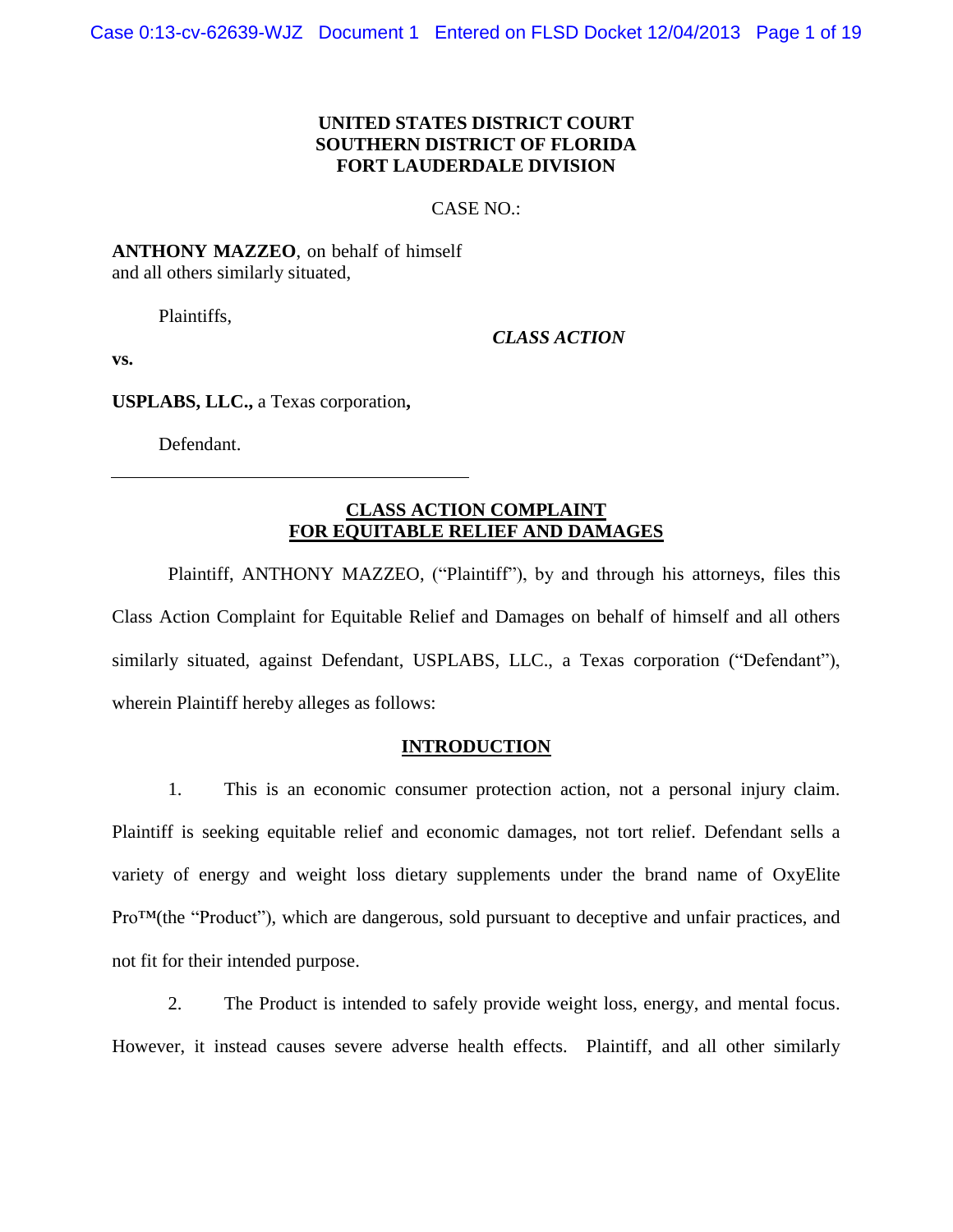situated consumers, did not bargain for a Product that causes adverse health effects in exchange for their payment of the purchase price.

3. Several adverse reactions have been reported from consumers who have purchased and ingested the Product, including, but not limited to serious livery injury and acute liver failure, resulting in one death and several liver transplants.

4. Defendant had and has actual knowledge of the Product's shortcomings, but failed to timely act to adequately warn consumers of the unfitness of the Product, the extreme adverse side effects associated with the Product, or provide adequate relief to the putative Class of consumers who purchased the Product.

5. Plaintiff contends that the Product does not work as impliedly warranted and as a result, misleads consumers into purchasing it under misleading circumstances. The Product is sold pursuant to unfair and unconscionable trade practices because it offends public policy and is immoral, unethical, oppressive, unscrupulous and substantially injuries to consumers.

6. All allegations herein are based on information and belief and/or are likely to have evidentiary support after reasonable opportunity for further investigation and discovery.

#### **PARTIES**

7. Plaintiff, Anthony Mazzeo, is an individual who resides in the State of Florida. He purchased one of the Products at issue: the OxyElite Pro™ Super Thermo Capsules, 90 count capsules, UPC #094922395573. Plaintiff purchased the Product approximately six times during the years 2011 through 2012. Plaintiff paid approximately \$40.00-\$60.00 each time he purchased the Product, depending on the date of sale. Plaintiff purchased the Products from a Supplement Warehouse located in Davie, Broward County, Florida, and from a Body Alive Nutrition Center located in Pembroke Pines, Broward County, Florida.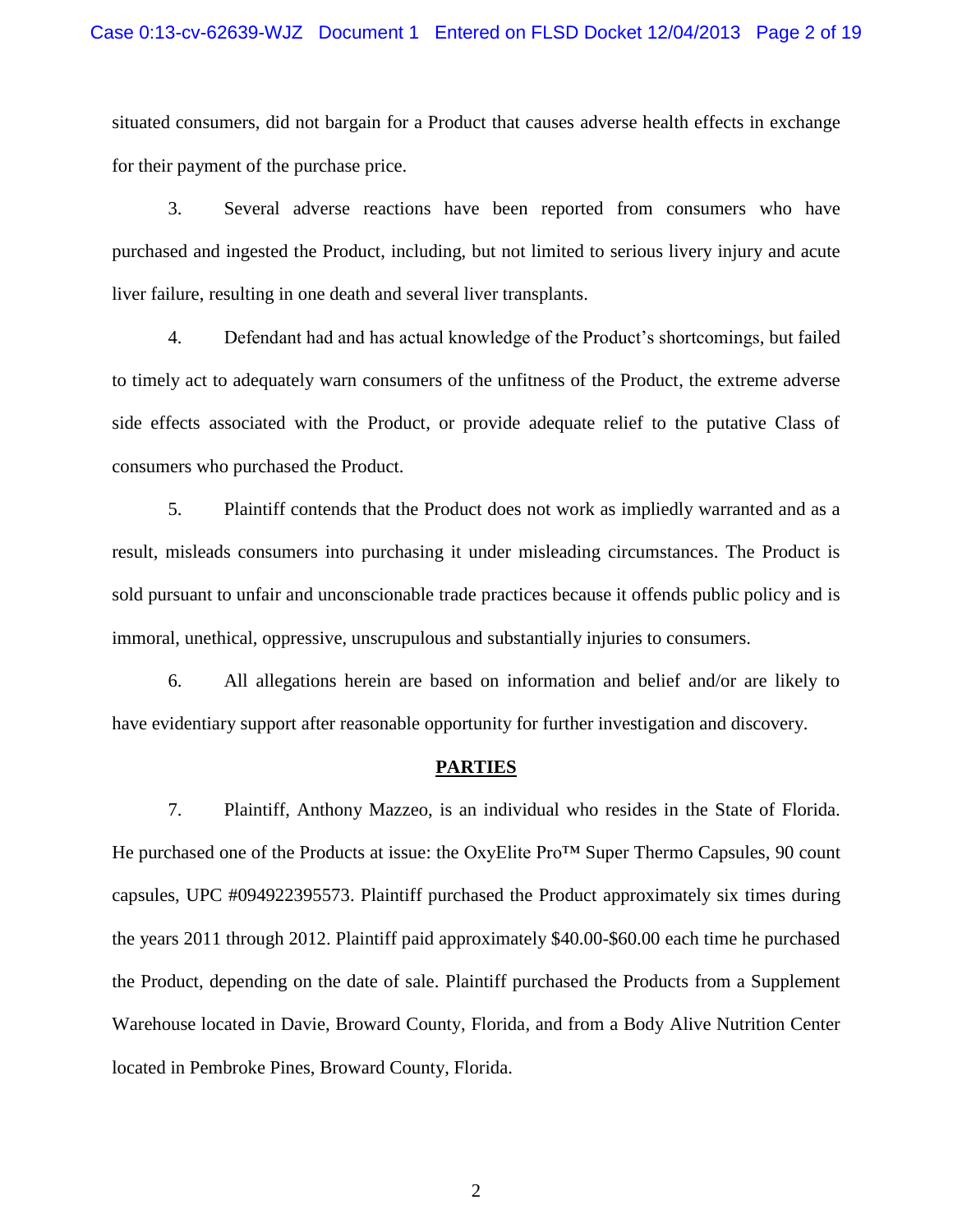8. Plaintiff purchased the Product to safely obtain energy, to lose weight, and for an increase in mental focus; however, it exposed Plaintiff to dangerous ingredients rendering the Product unfit for human consumption, and therefore was not suited for the implied purpose the Product was sold.

9. Defendant, USPlabs, LLC., is a Texas corporation. Defendant lists with the Texas Secretary of State a principle place of business located at 10761 King William Drive, Dallas, TX 75220, and a registered agent for serviced of process by the name of CT Corporation System, 350 North St. Paul Street, Ste. 2900, Dallas, TX 75201. For purposes of diversity, Defendant is a "citizen" of the State of Texas. Defendant owns and maintains an interactive website, *http://www.usplabsdirect.com* which is accessible to citizens of this judicial district, and which sells the Product in this jurisdiction and in this judicial district.

10. Plaintiff is informed and believes, and thereon alleges, that at all times herein mentioned, that Defendant and its employees, subsidiaries, affiliates and other related entities, were, at all times relevant herein, agents, servants and employees of each other, and at all times herein mentioned, each was acting within the purpose and scope of said agency and employment.

11. Whenever reference in this Complaint is made to any act or transaction of Defendant, such allegation shall be deemed to mean that the principals, officers, directors, employees, agents, and/or representatives of Defendant committed, knew of, performed, authorized, ratified and/or directed such act or transaction on behalf of Defendant while actively engaged in the scope of their duties.

#### **VENUE AND JURISDICTION**

12. This Court has jurisdiction over the subject matter presented by this Complaint because it is a class action arising under the Class Action Fairness Act of 2005 ("CAFA"), Pub. L. No. 109-2, 119 Stat. 4 (2005), which explicitly provides for the original jurisdiction of the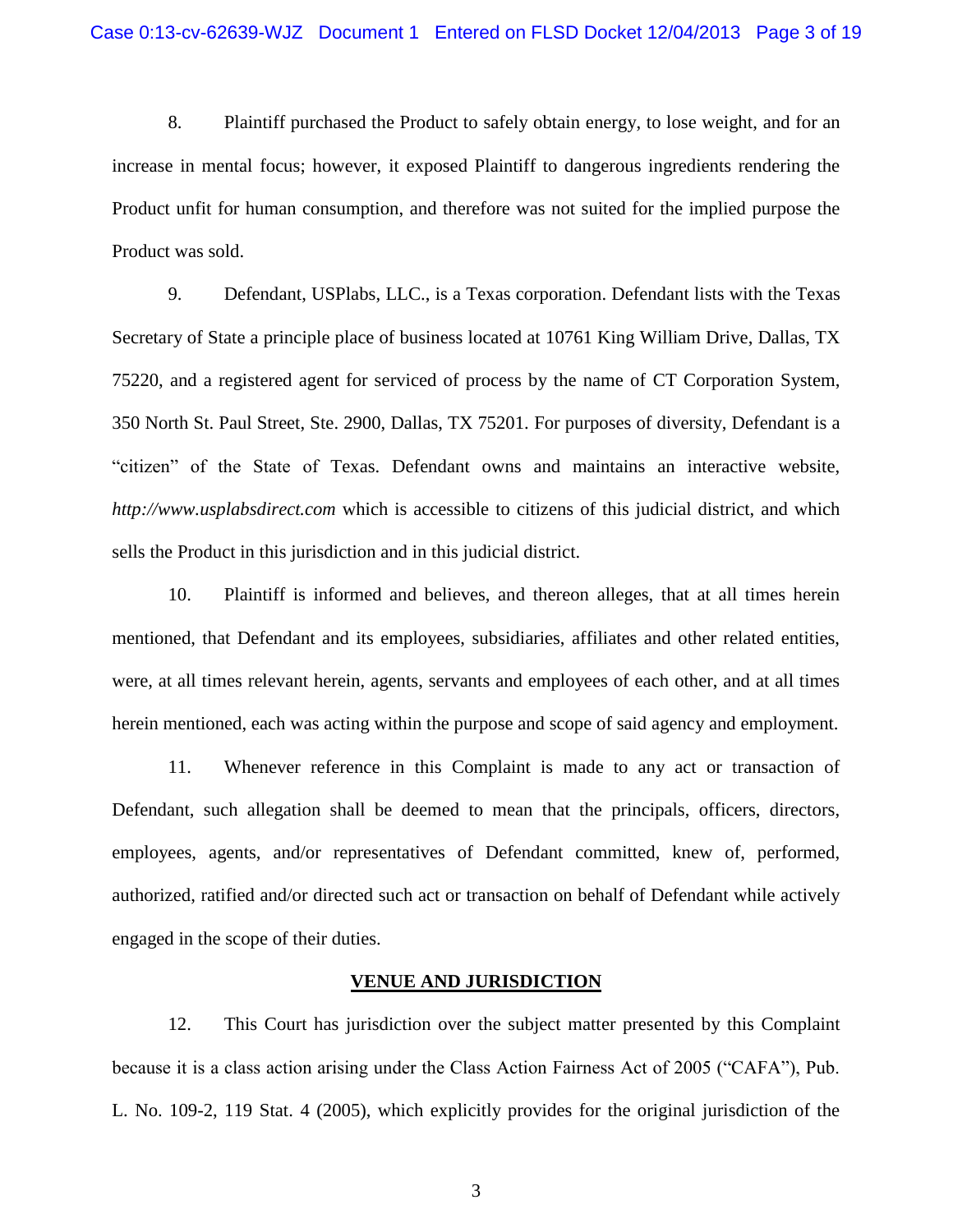Federal Courts of any class action in which any member of the Plaintiff class is a citizen of a state different from any Defendant, and in which the matter in controversy exceeds in the aggregate the sum of \$5,000,000, exclusive of interest and costs. The amount in controversy is based upon information and belief, and the evidence to support the computation for the amount in controversy will be established during the course of discovery.

13. Plaintiff alleges that the total claims of individual members of the Class in this action are in excess of \$5,000,000 in the aggregate, exclusive of interest and costs, as required by 28 U.S.C. § 1332(d)(2), (5). Plaintiff is a citizen of the State of Florida, and as set forth above, Defendant is a citizen of the State of Texas. Therefore, diversity of citizenship exists under CAFA as required by 28 U.S.C.  $\S$  1332(d)(2)(A).

14. Furthermore, Plaintiff alleges that more than two-thirds of all of the members of the proposed Plaintiff Class in the aggregate are citizens of a state other than Florida, where this action is originally being filed, and that the total number of members of the proposed Plaintiff Class is greater than 100, pursuant to 28 U.S.C.  $\S$  1332(d)(5)(B). In fact, there are well over thousands, and even millions of consumers affected by the purchase of the Product as herein described.

15. Venue in this district is proper pursuant to 28 U.S.C. §1391(a) because Defendant conducts business within, may be found in, and is subject to personal jurisdiction in this district.

#### **FACTUAL ALLEGATIONS**

16. Defendant sells a variety of OxyElite Pro™ dietary supplements. The specific products sold under the brand name OxyElite Pro™, which are included within the Product defintion at issue in this action, include, but are not limited to: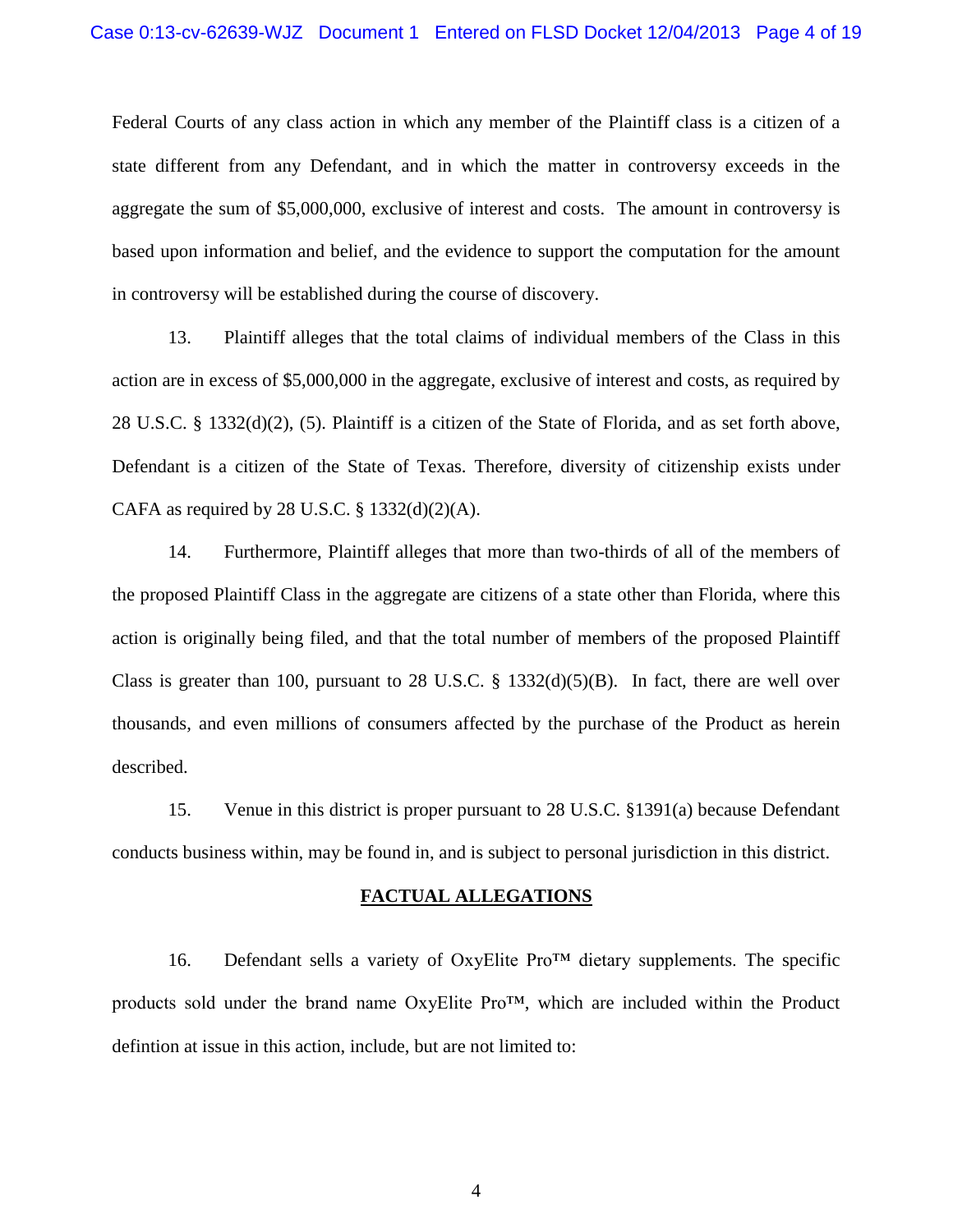- OxyElite Pro Super Thermo capsules
	- two count capsules UPC #094922417275
	- 10 count capsules UPC #094922417251
	- 10 count capsules UPC #094922417268
	- 21 count capsules UPC #094922426604
	- 90 count capsules UPC #094922395573
	- 90 count capsules "Pink label" UPC #094922447906
	- 180 count capsules UPC #094922447852
- OxyElite Pro Ultra-Intense Thermo capsules
	- three count capsules UPC #094922447883
	- three count capsules UPC #094922447876
	- 90 count capsules UPC #094922395627
	- 180 count capsules UPC #094922447869
- OxyElite Pro Super Thermo Powder
	- Fruit Punch 0.15 oz UPC #094922417237
	- Fruit Punch 0.15 oz UPC #094922447517
	- Fruit Punch 4.6 oz UPC #094922426369
	- Fruit Punch 5 oz. UPC #094922447487
	- Blue Raspberry 4.6 oz UPC #094922426376
	- Grape Bubblegum 4.6 oz UPC #094922447500
	- Green Apple 4.6 oz. UPC #094922426499

17. On October 11, 2013, the United States Food and Drug Administration ("FDA")

issued a warning letter to Defendant regarding the Product.<sup>1</sup> The labeling of the Product shows that it contains Aegeline, also referred to as N-[2-hydroxy-2(4-methoxyphenyl) ethyl]-3-phenyl-2-propenamide, as a dietary ingredient.

18. Because Aegeline is a "new dietary ingredient" (i.e., not marketed in the United States before October 15, 1994), it deemed adulterated under 21 U.S.C.  $342(f)$ .

19. Aegeline was not lawfully marketed as a dietary ingredient in the United States before October 15, 1994, nor has it been demonstrated as an ingredient in the food supply as an article used for food in a form in which food has not been chemically altered.<sup>3</sup>

 $\overline{a}$ 

<sup>1.</sup> *See* FDA Warning Letter, dated October 11, 2013 (located at [http://www.fda.gov/ICECI/EnforcementActions/WarningLetters/2013/ucm371203.htm\)](http://www.fda.gov/ICECI/EnforcementActions/WarningLetters/2013/ucm371203.htm) (last visited December 4, 2013.

<sup>2.</sup> *Id*.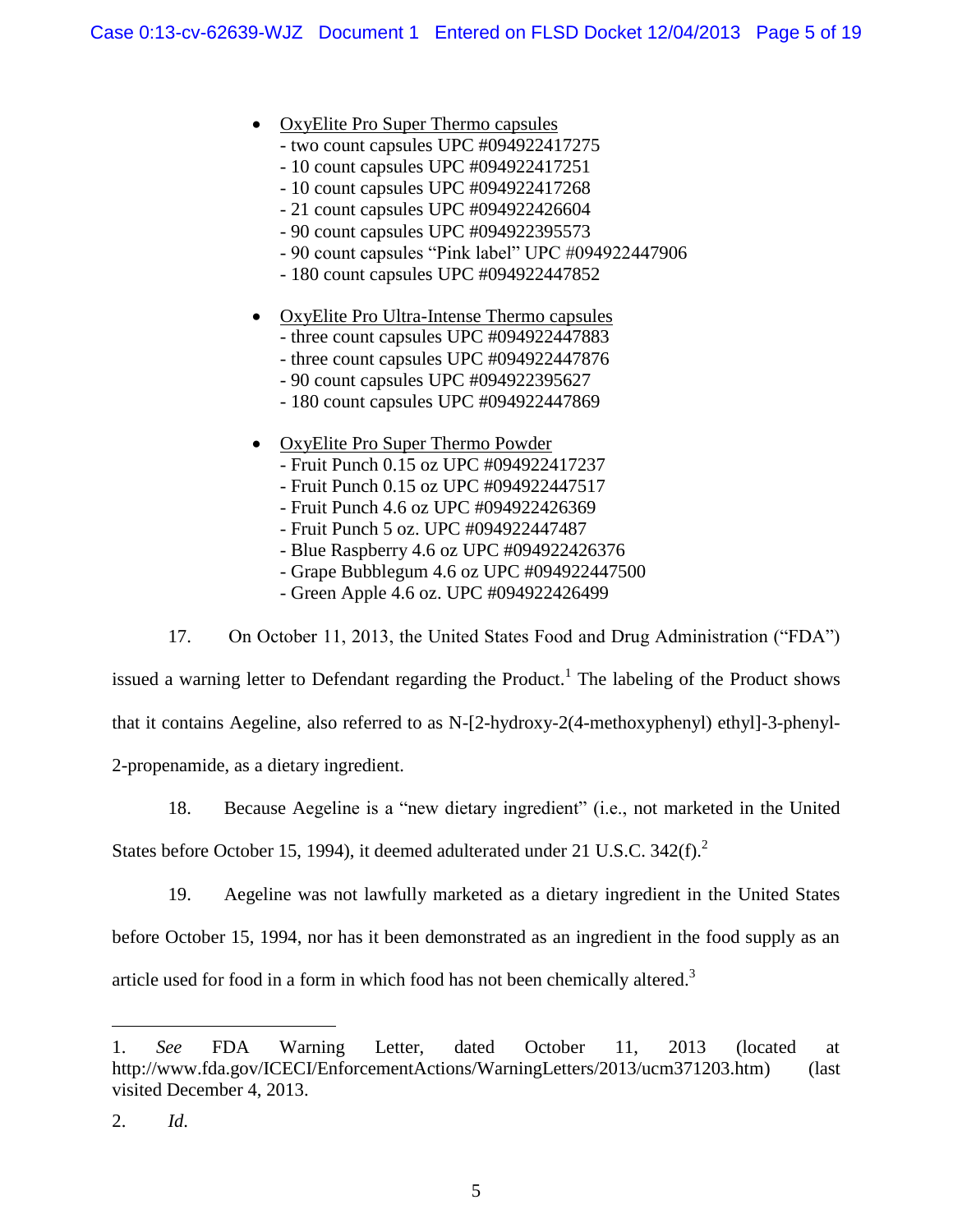20. Aegeline is not reasonably expected to be safe when used under the conditions recommended on the Products' labeling, and public health officials throughout the United States are actively investigating a number of severe illnesses characterized by hepatotoxicity by consumers of the Product.<sup>4</sup> Several findings suggest a causal connection exist between ingestion of the Product and the illnesses reported.

21. In a review of twenty (20) medical records initially submitted to FDA by the Hawaii Department of Health, fourteen (14) patients (70%) had ingested the Product prior to becoming ill. There were no other consistent commonalities among the fourteen (14) patients other than exposure to the Product. Importantly, eight (8) patients reported the Product as the sole dietary supplement they took prior to becoming ill, and most of these patients had been entirely healthy before they became ill. Second, upon discontinuing the Product following onset of illness, most patients recovered from their illness, implying the Product was the cause of the illness. Unfortunately, several patients sustained injuries to the liver that required transplantation, and one patient died before transplantation could be undertaken. And finally, rigorous clinical protocols were followed in the care of the patients to exclude and/or rule out known causes of liver disease. The absence of these causes of liver disease increases the likelihood that the Product played a hepatotoxic role in these patients. Therefore, in the absence of a history of use or other evidence of safety establishing that Aegeline is reasonably expected to be safe under the conditions recommended or suggested in the labeling of the Product, it is deemed to be adulterated under 21 U.S.C.  $342(f)$ .<sup>5</sup>

 $\overline{a}$ 

5. *Id*.

<sup>3.</sup> *Id*.

<sup>4</sup> *Id.*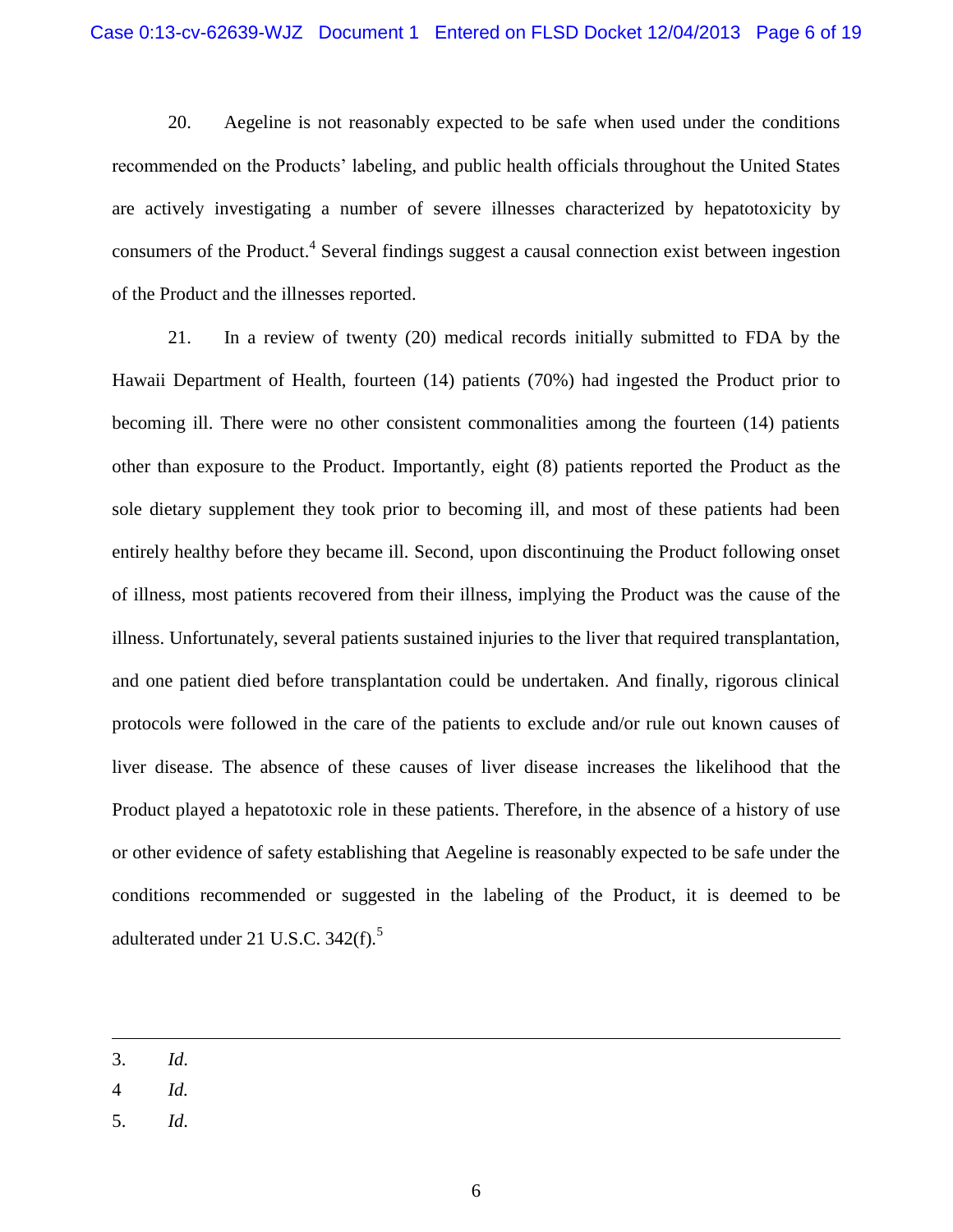22. In response to the FDA's warning letter stating "[f]ailure to immediately cease distribution of all products containing aegeline may result in enforcement action by FDA without further notice," Defendant issued a recall of the Product nearly a month later on or about November 9, 2013.<sup>6</sup>

23. In addition to the Products being recalled, the FDA continues to advise consumers not to use any of the Products.<sup>7</sup>

24. As of November 10, 2013, a review of 46 medical records submitted to the FDA by the Hawaii Department of Health, 27 patients, or 58 percent, had taken the Product prior to becoming ill. Seventeen of the 27 patients (or 63 percent) reported that the Product was the only dietary supplement they were taking. One death has occurred among these patients, another patient has required a liver transplant, and others await liver transplants.<sup>8</sup>

25. Defendant is voluntary conducting a national recall of all lots and sizes of the Product because they contain aegeline, a synthesized version of a natural extract from the Bael tree.<sup>9</sup> Epidemiological evidence shows that use of the Product has been associated with the reported serious adverse health consequences.<sup>10</sup>

26. Defendant marketed and sold the Product without a proper and adequate warning, and without modifying the Product so it is fit for human consumption.

 $\overline{a}$ 

10. *Id*.

<sup>6.</sup> *FDA Website*, USPlabs LLC recalls OxyElite Pro dietary supplements; products linked to liver illness (available at [http://www.fda.gov/NewsEvents/Newsroom/PressAnnouncements/ucm374395.htm\)](http://www.fda.gov/NewsEvents/Newsroom/PressAnnouncements/ucm374395.htm) (last visited December 4, 2013).

<sup>7.</sup> *Id*.

<sup>8.</sup> *Id*.

<sup>9.</sup> *FDA Website*, USPlabs LLC Announces a Recall of OxyElite Pro Dietary Supplements Due to Possible Health Risk (available at [http://www.fda.gov/safety/recalls/ucm374394.htm\)](http://www.fda.gov/safety/recalls/ucm374394.htm) (last visited December 4, 2013).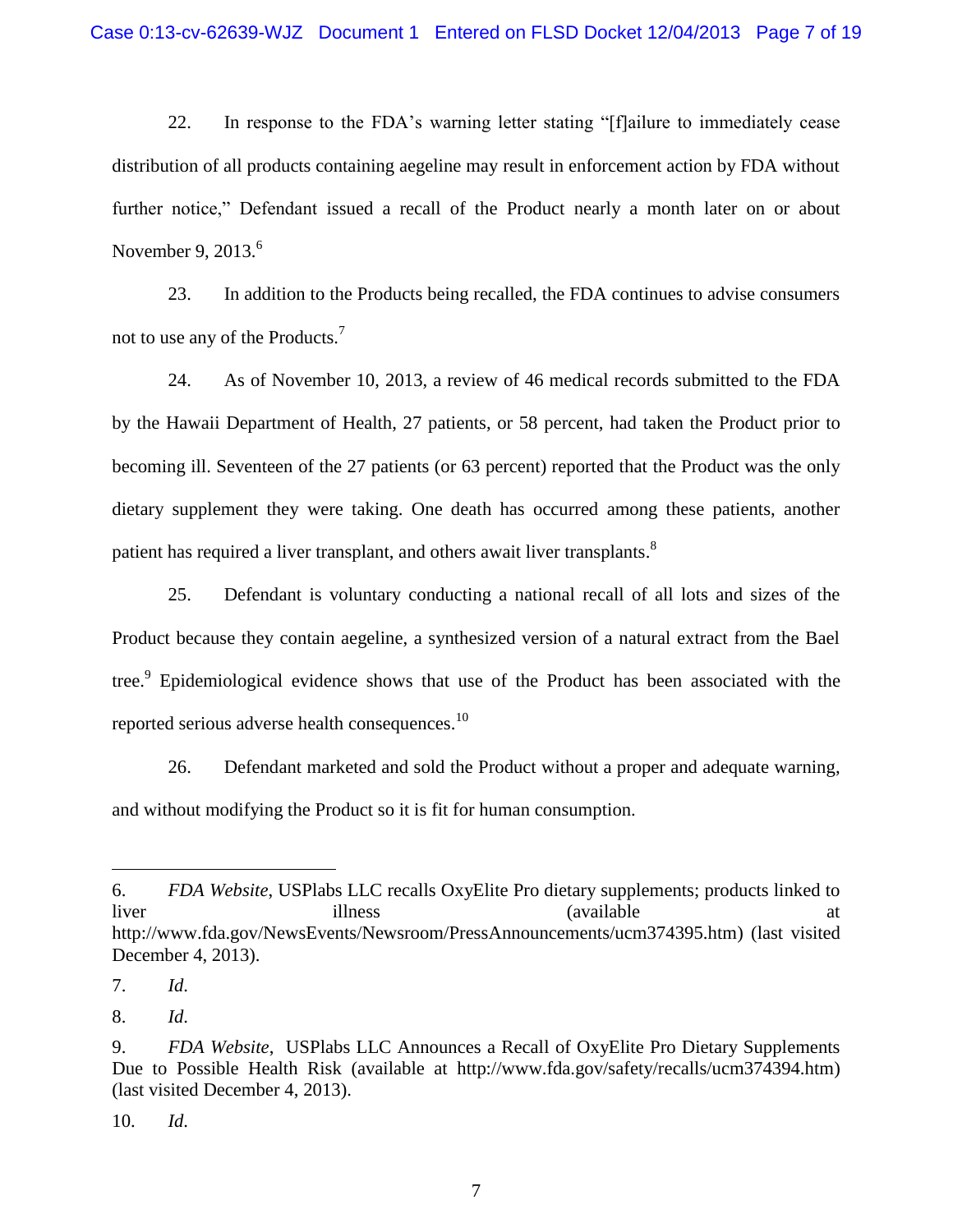27. Defendant presents itself as a reputable, reliable and safe manufacturer, and Plaintiff relied on this and other implied representations by Defendant in purchasing and using the Product.

28. Plaintiff was induced to purchase the Product based on the Product's implied representation that it would safely provide energy, increase weight loss, and increase mental focus so long as the consumer used the Product as directed.

29. Plaintiff has suffered economic damages as a result of purchasing the Product, in that, among other things, he spent money on a Product that was unfit for human consumption and therefore lacked the value he had been led to believe the Product had—and for which he paid in the purchase price of the Product.

30. An average and reasonable consumer would not expect the Product to inflict such adverse side effects when consumed as instructed. Defendant's labeling convey a series of implied claims and/or omissions which it knows are material to the reasonable consumer, and which it intended for consumers to rely upon when choosing to purchase the Product. Defendant's inadequate labeling is an unfair trade practice because the ingredients render it unfit for safe use and reasonable consumers have suffered severe adverse side effects from taking it. Plaintiff, and no other reasonable consumer, would have purchased the Product had they known about the severe adverse effects the Product can cause to humans. A lack of an adequate warning and the severity of the adverse side effects is material to the average consumer.

31. Plaintiff would not have purchased the Product had he known the truth about it.

# **CLASS ALLEGATIONS**

32. Plaintiff incorporates all previous paragraphs alleged in this Complaint as if fully alleged herein.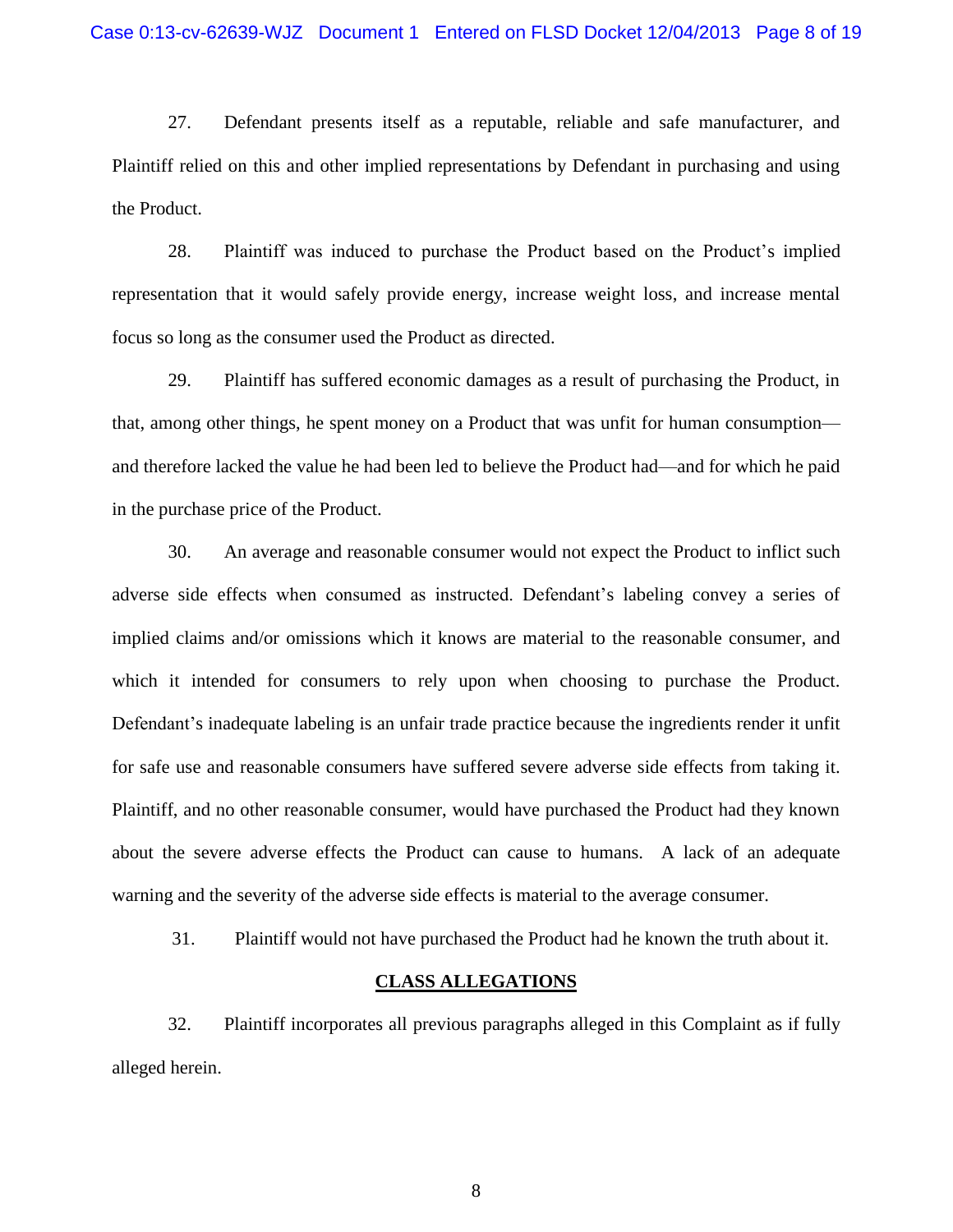33. Plaintiff brings this action on behalf of himself and all other similarly situated consumers pursuant to Federal Rules of Civil Procedure 23(a) and 23(b). The Class of persons whom Plaintiffs seek to represent is defined as:

- a) All United States persons who, within the applicable statute of limitations, purchased the Product, for personal use and not resale, through and to the date Notice is provided to the Class.
- b) Plaintiff reserves the right to broaden or narrow the Class after a reasonable opportunity to conduct discovery.
- c) Excluded from the Class is Defendant, any parent, subsidiary or affiliate of Defendant, any entity in which Defendant has a controlling interest, and the respective officers, directors, employees, agents, legal representatives, heirs, predecessors, successors, and assigns of such excluded persons or entities.

34. Plaintiff and Class members are so numerous that joinder of all members individually, in one action or otherwise, is impracticable.

35. There are questions of law and fact common to the Class.

36. Plaintiff's claims are typical of the claims of other Class members. The named Plaintiff is a member of the Class of affected consumers described herein.

37. The named Plaintiff is willing and prepared to serve the Court and the proposed Class in a representative capacity with all of the obligations and duties material thereto. Plaintiff will fairly and adequately protect the interests of the Class and has no interests adverse to or which directly and irrevocably conflict with the interests of other members of the Class.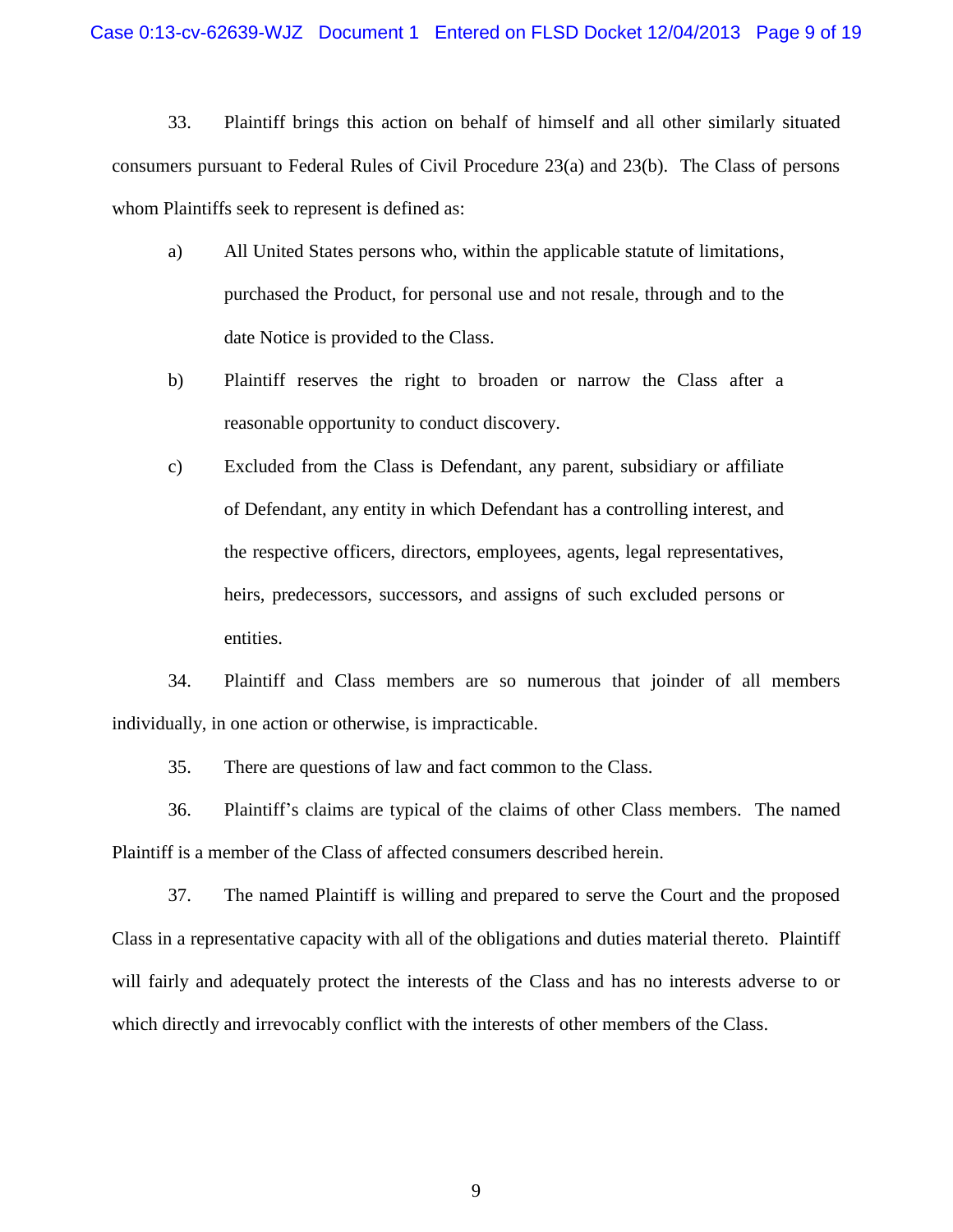#### Case 0:13-cv-62639-WJZ Document 1 Entered on FLSD Docket 12/04/2013 Page 10 of 19

38. The self interests of the named Class representatives are co-extensive with, and are not antagonistic to, those of the absent Class members. The proposed representative will undertake to represent and protect the interests of the absent Class members.

39. The named Plaintiff has engaged the services of counsel indicated below. Counsel are adequately experienced in complex class action litigation, will effectively prosecute this action, and will assert and protect the rights of, and otherwise will represent the named Class representative and absent Class members.

40. This action is also appropriate as a class action pursuant to Rule 23(b)(2) and (b)(3) of the Federal Rules of Civil Procedure.

41. This action involves questions of law and fact common to Plaintiff and all members of the Class. These common questions predominate over any issues affecting individual members of the Class and include:

- a) Whether Defendant engaged in unfair methods of competition; unconscionable acts and practices, and unfair and deceptive acts and practices in the conduct of its labeling and advertising of the Product;
- b) Whether Defendant materially misrepresented that the Product was safe to consume even though it has harmful and adverse effects;
- c) Whether Defendant knew that the Product has harmful effects;
- d) Whether Plaintiff and Class members are entitled to injunctive relief enjoining Defendant from continuing to fail to disclose that the Product has severe adverse and harmful effects that may require hospitalization;
- e) Whether Defendant should be made to engage in a corrective advertising campaign advising consumers that the Product has the adverse and harmful effects; and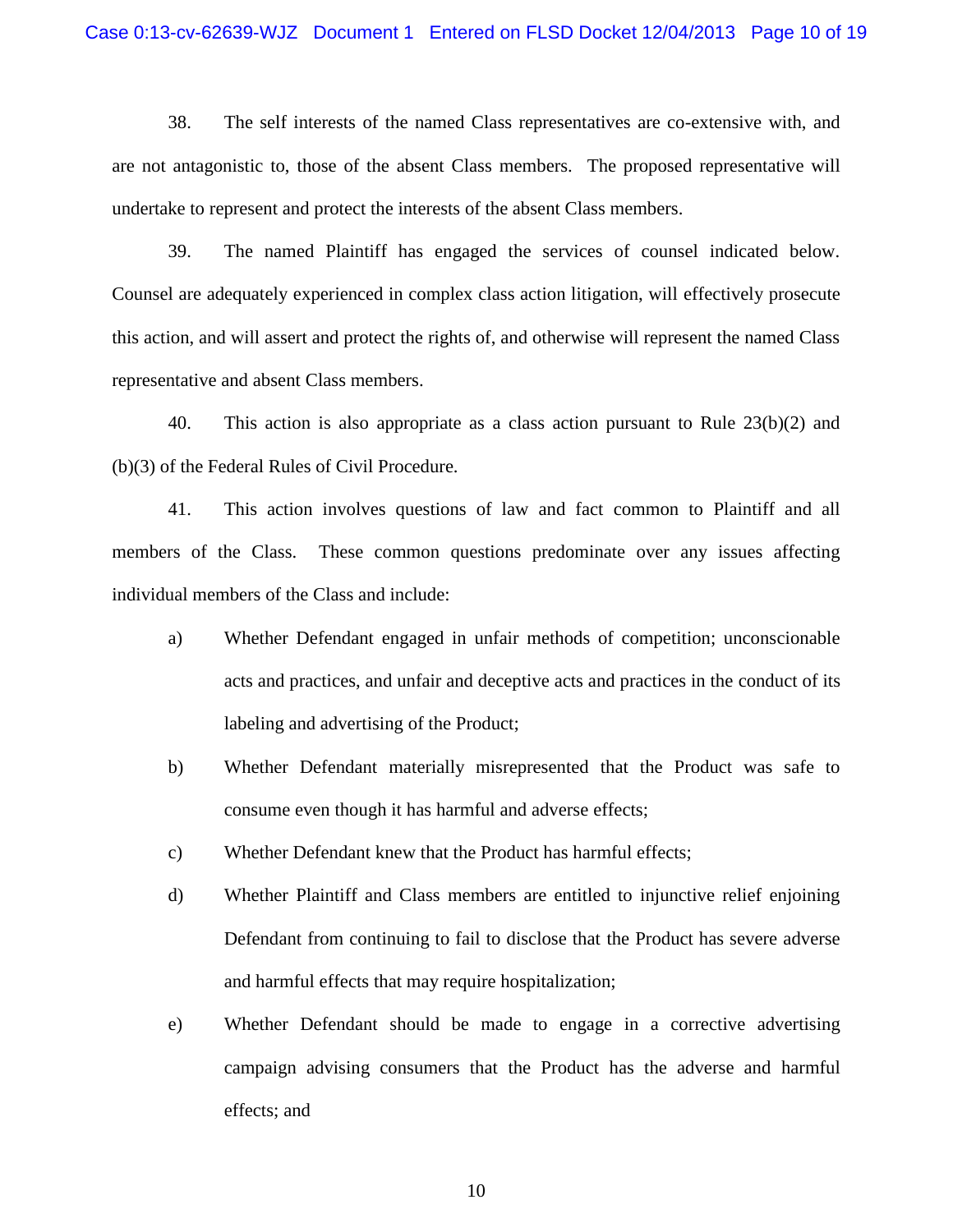f) Whether Plaintiff and Class Members have been harmed and the proper measure of relief.

42. Judicial determination of the common legal and factual issues essential to this case would be far more efficient and economical as a class action than in piecemeal individual determinations.

43. There is no plain, speedy or adequate remedy other than by maintenance of this lawsuit as a class action because individual damages are relatively small, making it economically infeasible for Class members to pursue remedies individually.

44. The prosecution of separate actions by individual members of the Class, even if theoretically possible, would create a risk of inconsistent or varying adjudications with respect to individual Class members against Defendant and would establish incompatible standards of conduct for Defendant.

45. A class action is superior to other available methods for the fair and efficient adjudication of this controversy for at least the following reasons:

- a) Given the complexity of issues involved in this action and the expense of litigating the claims, few, if any, Class members could afford to seek legal redress individually for the wrongs that Defendant committed against them, and absent Class members have no substantial interest in individually controlling the prosecution of individual actions;
- b) When Defendant's liability has been adjudicated, claims of all Class members can be determined by the Court;
- c) This action will cause an orderly and expeditious administration of the Class claims and foster economies of time, effort and expense, and ensure uniformity of decisions; and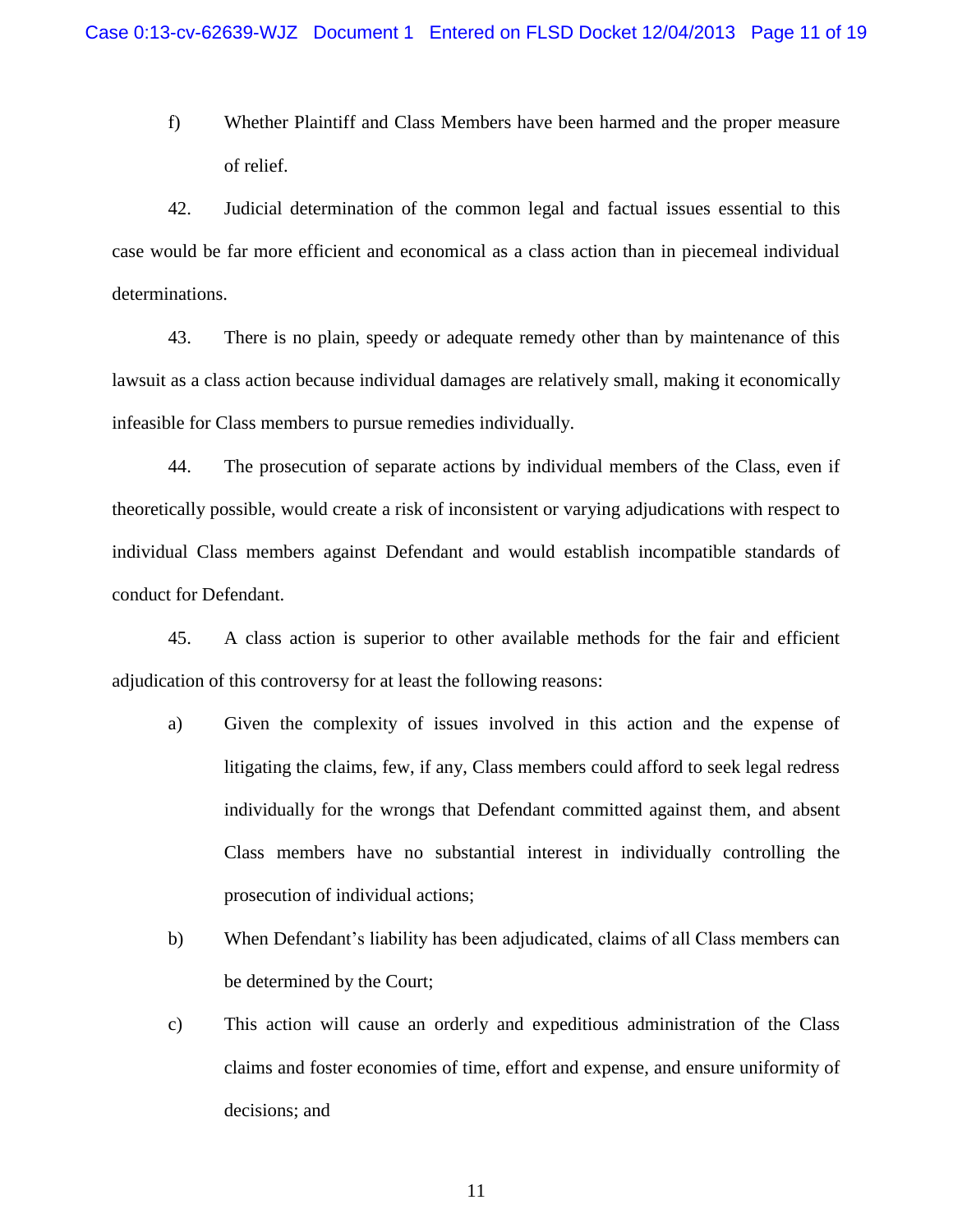d) Without a class action, many Class members would continue to suffer injury, and Defendant's violations of law will continue without redress while Defendant continue to reap and retain the substantial proceeds of its wrongful conduct.

46. Plaintiff knows of no difficulty that will be encountered in the management of this litigation, which would preclude its maintenance as a class action.

47. Defendant has acted on grounds applicable to the Class generally; therefore, Plaintiff seek equitable and injunctive relief on behalf of the entire Class on grounds generally applicable to the entire Class.

# **COUNT I VIOLATIONS OF FLORIDA'S DECEPTIVE AND UNFAIR TRADE PRACTICES ACT, FLA. 501.201,** *ET SEQ.*

48. Pursuant to Fed. R. Civ. P. 10, Plaintiff re-alleges and incorporates by reference the allegations set forth in paragraphs one (1) through forty-seven (47) of this Complaint as if fully set forth herein.

49. This cause of action is brought pursuant to the Florida Deceptive and Unfair Trade Practices Act, Sections 501.201 to 201.213, *Florida Statutes*. The express purpose of the Act is to "protect the consuming public . . . from those who engage in unfair methods of competition, or unconscionable, deceptive, or unfair acts or practices in the conduct of any trade or commerce" Section 501.202(2).

50. The sale of the Products at issue in this cause was a "consumer transaction" within the scope of the Florida Deceptive and Unfair Trade Practices Act, Sections 501.201 to 201.213, *Florida Statutes*.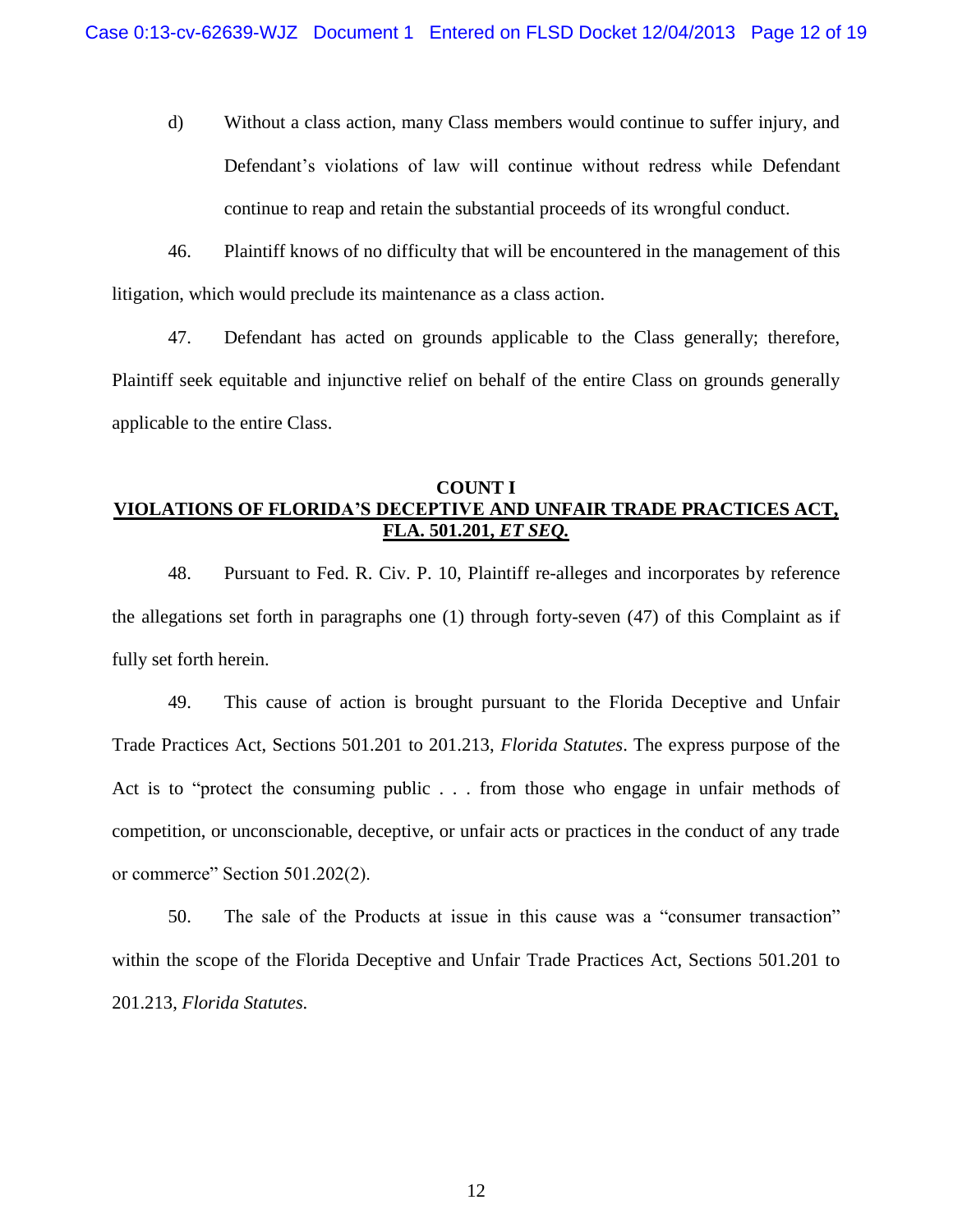51. Section 501.204(1), *Florida Statutes* declares as unlawful "unfair methods of competition, unconscionable acts or practices, and unfair or deceptive acts or practices in the conduct of any trade or commerce".

52. Section 501.204(2), *Florida Statutes* states that "due consideration be given to the interpretations of the Federal Trade Commission and the federal courts relating to Section  $5(a)(1)$ of the Trade Commission Act." Defendant's unfair and deceptive practices are likely to mislead – and have misled – the consumer acting reasonably under the circumstances and, therefore, violate Section 500.04, Florida Statutes and 21 U.S.C. Section 343.

53. Defendant has violated the Act by engaging in the unfair and deceptive practices described above, which offend public policies and are immoral, unethical, unscrupulous and substantially injurious to consumers. Specifically, Defendant has impliedly represented that its Product is safe for human consumption, when in fact, it is not, because it exposes consumers to severe adverse health effects.

54. Defendant's sale of the Product is an unfair method of competition, unconscionable act and practice, and an unfair and deceptive act and practice in the conduct of its business.

55. The material misrepresentations and omissions alleged herein constitute deceptive and unfair trade practices, in that they were intended to and did deceive Plaintiff and the general public, into believing that the Product was safe to consume when used as directed. However, as set forth in detail above, it had severe harmful, hidden effects.

56. There was no and/or an inadequate warning/disclaimer on the Product informing Plaintiff of the severity of the adverse health effects, the potential for hospitalization, the true strength of the Product, and the dangers of consuming the Product.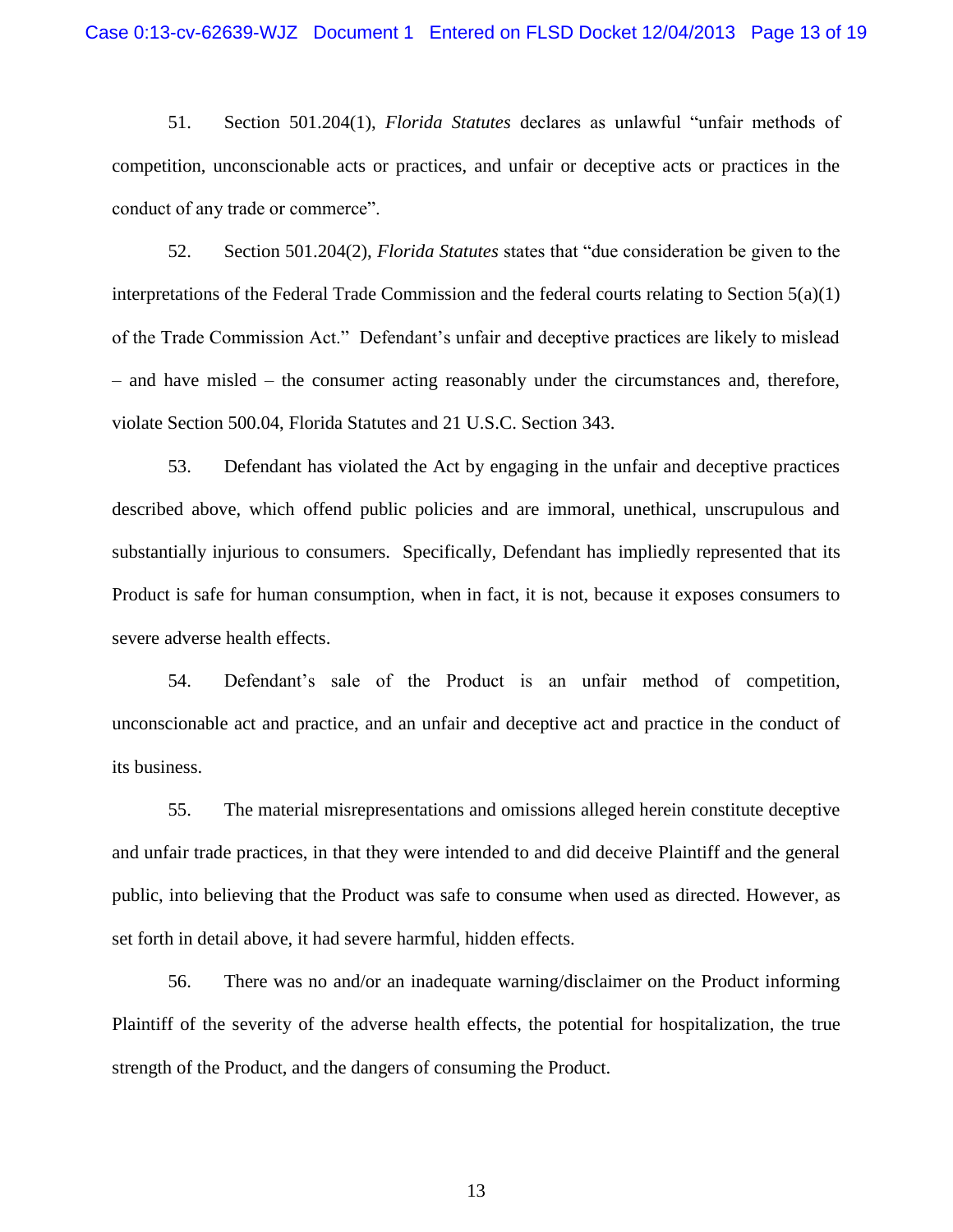57. Had Plaintiff and Class members known the Product was not safe when consumed, in that it had such harmful effects, they would not have purchased the Product.

58. As a result of Defendant's deceptive and unfair acts, Plaintiff and Class members have been damaged in the amount of the aggregate retail sales of the Product throughout the Class period. The Product was rendered valueless because it is useless to any reasonable consumer. Had Plaintiff and the Class known about the true nature of the Product, they would not have purchased it. Alternatively, Plaintiff and the Class are entitled to the difference between the premium price paid for the Product and the price they would have paid had they known that the Product was not fit when consumed in that it had such harmful effects. Because Plaintiff and the Class would not have paid anything for the Product had they known it was not fit when consumed, Plaintiff contends the Class is entitled to restitution of the full purchase price.

59. Defendant's conduct offends established public policy, and is immoral, unethical, oppressive, unscrupulous and substantially injurious to consumers.

60. Defendant should also be ordered to cease its deceptive and unfair advertising, and should be made to engage in a corrective advertising campaign, to inform consumers that the Product is not safe when consumed in that it has said adverse and harmful effects.

WHEREFORE, Plaintiffs seek relief in the form of actual and compensatory damages, injunctive relief in the form of corrective advertising, equitable relief including restitution, pre and post judgment interest, reimbursement of costs, reasonable attorney's fees, and for any other relief that this Court deems just and proper, as set forth more fully below in the Prayer for Relief section of this Complaint.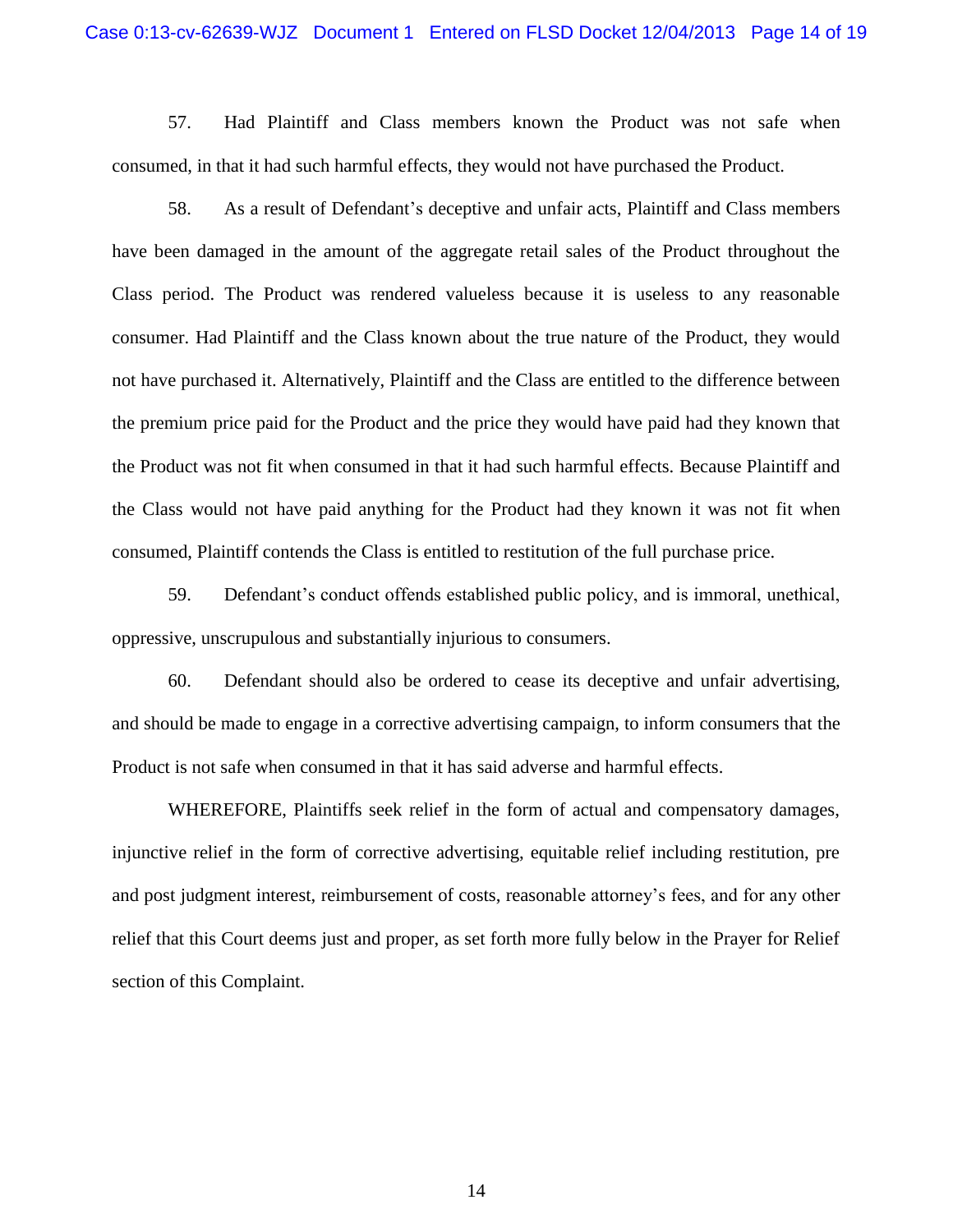## **COUNT II UNJUST ENRICHMENT**

61. Pursuant to Fed. R. Civ. P. 10, Plaintiff re-alleges and incorporates by reference the allegations set forth in paragraphs one (1) through forty-seven (47) of this Complaint as if fully set forth herein.

62. Plaintiff and Class members conferred a benefit on Defendant by purchasing the Product at a premium price.

63. Defendant received the money paid by Plaintiff and Class members and thus knew of the benefit conferred upon them.

64. Defendant accepted and retained the benefit in the amount of the profits it earned from sales to Plaintiff and Class members.

65. Defendant has profited from its unlawful, unfair, misleading, and deceptive practices and advertising at the expense of Plaintiff and Class members, under circumstances in which it would be unjust for Defendant to be permitted to retain the benefit.

66. As a result of purchasing the Product, Plaintiff and the Class spent money on a useless Product that they otherwise would not have purchased.

67. There was no and/or an inadequate warning/disclaimer on the Product informing Plaintiff of the severity of the adverse health effects, the potential for hospitalization and liver illness, the true strength of the Product, and the dangers of consuming the Product.

68. Pursuant to Fed. R. Civ. P. 8(d)(2)-(3), Plaintiff (alternatively) does not have an adequate remedy at law against Defendant.

69. Plaintiff and Class members are entitled to restitution of the excess amount paid for the Product, over and above what they would have paid had they known that the Product was not safe when consumed in that it had harmful effects. Because Plaintiff and the Class would not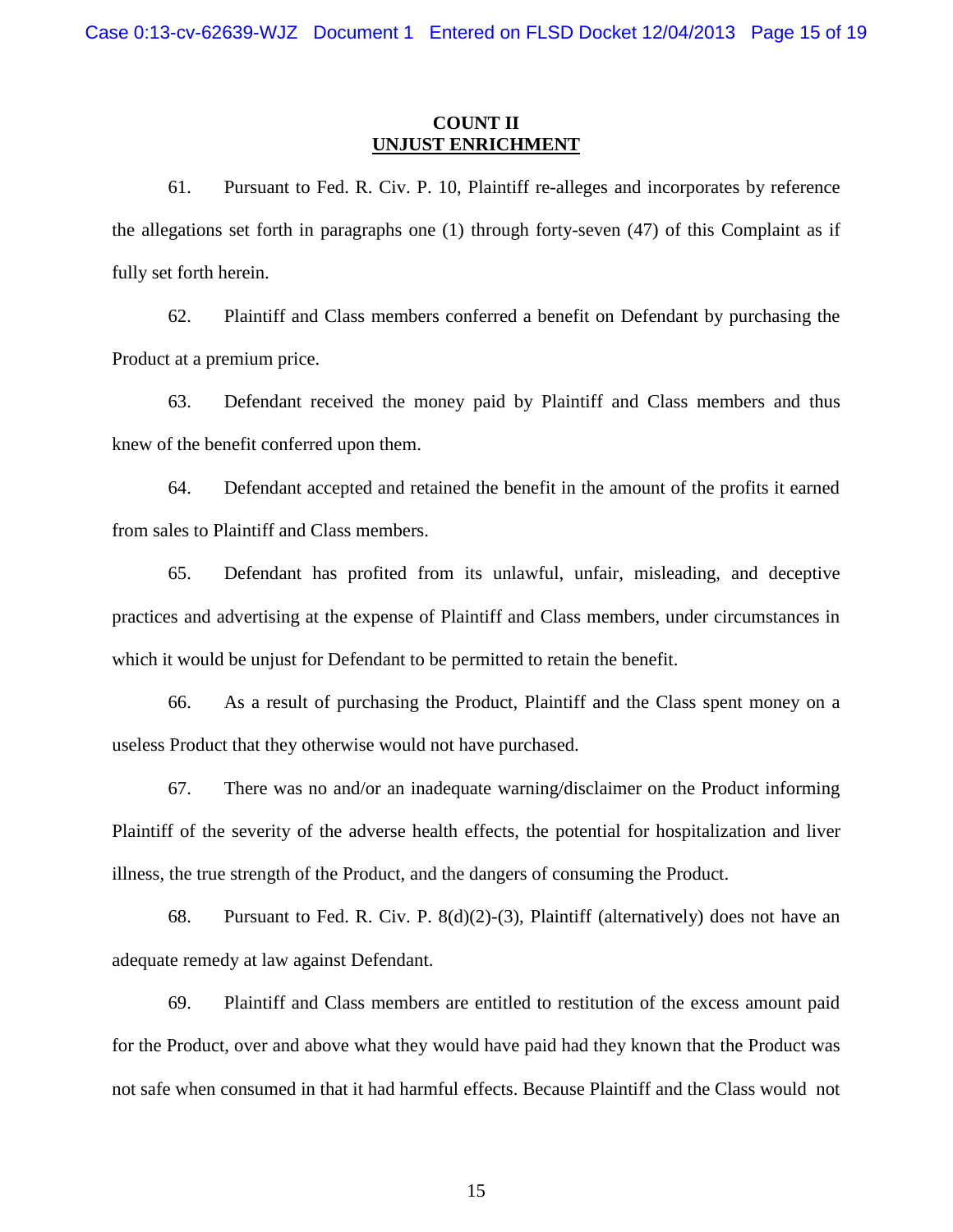have paid anything for the Product had they known it was unfit, Plaintiff and the Class are entitled to restitution of the full purchase price.

WHEREFORE, Plaintiffs seek relief in the form of injunctive relief in the form of corrective advertising, equitable relief including restitution, pre and post judgment interest, reimbursement of costs, reasonable attorney's fees, and for any other relief that this Court deems just and proper, as set forth more fully below in the Prayer for Relief section of this Complaint.

# **COUNT III BREACH OF IMPLIED WARRANTY OF MERCHANTABILITY**

70. Plaintiff re-alleges and incorporates by reference the allegations set forth in paragraphs one (1) through forty-seven (47) of this Complaint as if fully set forth herein.

71. Plaintiff and other members of the Class sought an energy enhancing and weight loss product that would safely provide the purported benefits. In doing so, Plaintiff and other Members of the Class reasonably relied on Defendant's skill and judgment to select and furnish suitable goods for that purpose, and on or about that time, Defendant sold the Product to Plaintiff and other members of the Class.

72. Plaintiff and Class members were the foreseeable users of the Product.

73. At the time of sale, Defendant had reason to know the of the ordinary and intended purpose for which the goods were required, to safely provide energy, increase weight loss, improvement in mental focus, and that Plaintiff and members of the Class were relying on Defendant's skill and judgment to select and furnish suitable and harmless goods, so there was an implied warranty that the goods were fit for this intended and ordinary purpose.

74. However, Defendant breached the warranty implied at the time of sale in that Plaintiff and members of the Class did not receive suitable goods, but rather defective and nonmerchantable goods, and the goods were not reasonably fit for the intended purpose for which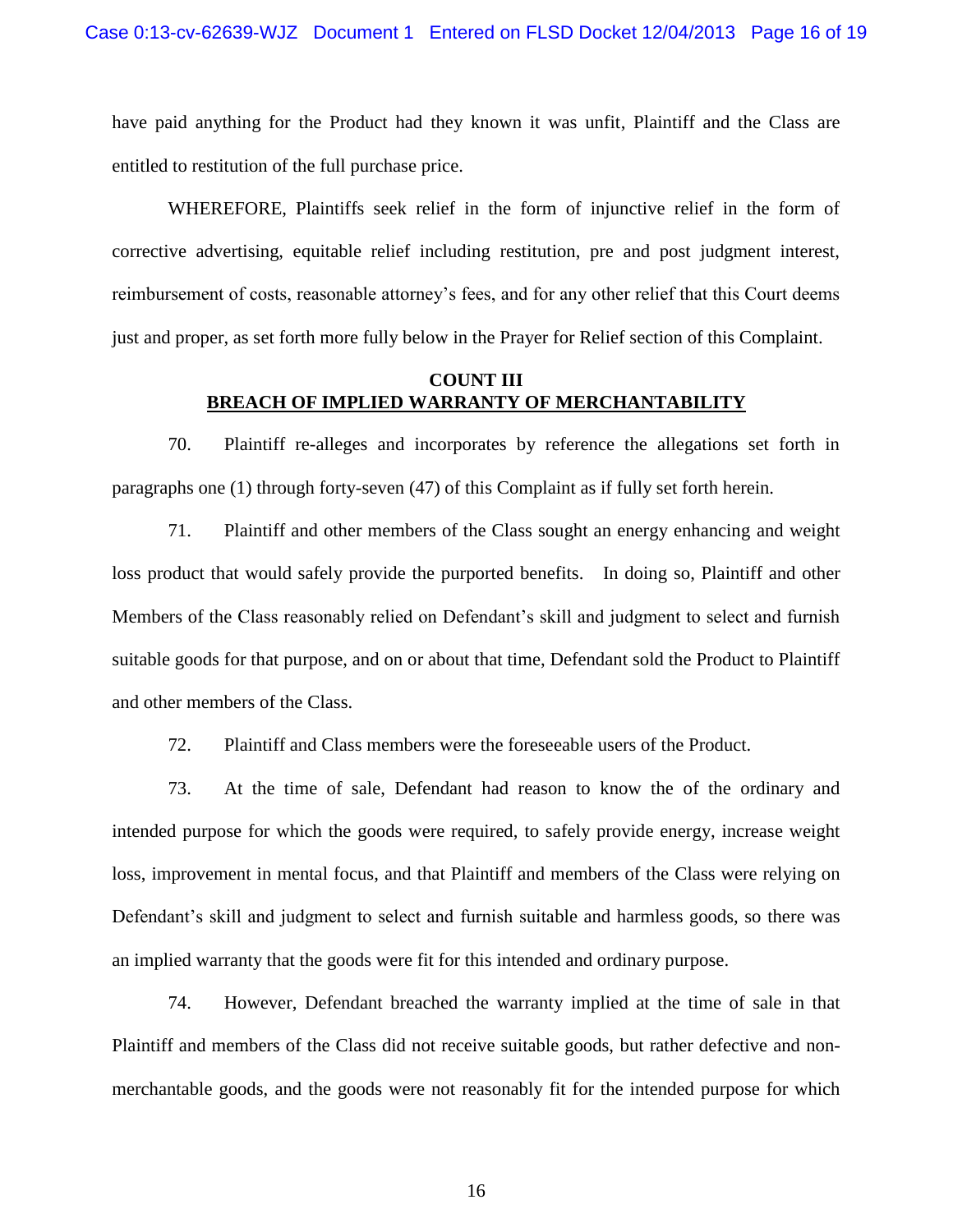they were made, as set forth above. The Products defective nature existed at the time the Product left the possession of the Defendant. Additionally, as set forth above, the Product was inadequately packaged and labeled.

75. The product was used in its intended manner by Plaintiff and the Class.

76. As a proximate result of this breach of warranty by Defendant, Plaintiff and members of the Class have suffered actual damages in an amount to be determined at trial, in that they were induced to purchase a product they would not have purchased had they known the true facts about, and that lacks the value Defendant represented the Product had, which was reflected in the purchase price.

WHEREFORE, Plaintiffs seek relief in the form of actual and compensatory damages, injunctive relief in the form of corrective advertising, equitable relief including restitution, pre and post judgment interest, reimbursement of costs, reasonable attorney's fees, and for any other relief that this Court deems just and proper, as set forth more fully below in the Prayer for Relief section of this Complaint.

# **COUNT V VIOLATION OF THE MAGNUSON-MOSS WARRANTY ACT (15 U.S.C. §§ 2301** *et seq.***).**

77. Pursuant to Fed. R. Civ. P. 10, Plaintiff re-alleges and incorporates by reference the allegations set forth in paragraphs one (1) through forty-seven (47) of this Complaint as if fully set forth herein.

78. Defendant has breached implied warranties regarding the Product. Thus, pursuant to Fed. R. Civ. P. 10, Plaintiff re-alleges and incorporates by reference the allegations in paragraphs 70 through 76, as if fully set forth herein.

79. Plaintiff and the Class are consumers as defined in 15 U.S.C. § 2301(3).

80. Defendant is a supplier and warrantor as defined in 15 U.S.C. § 2301(4)(5).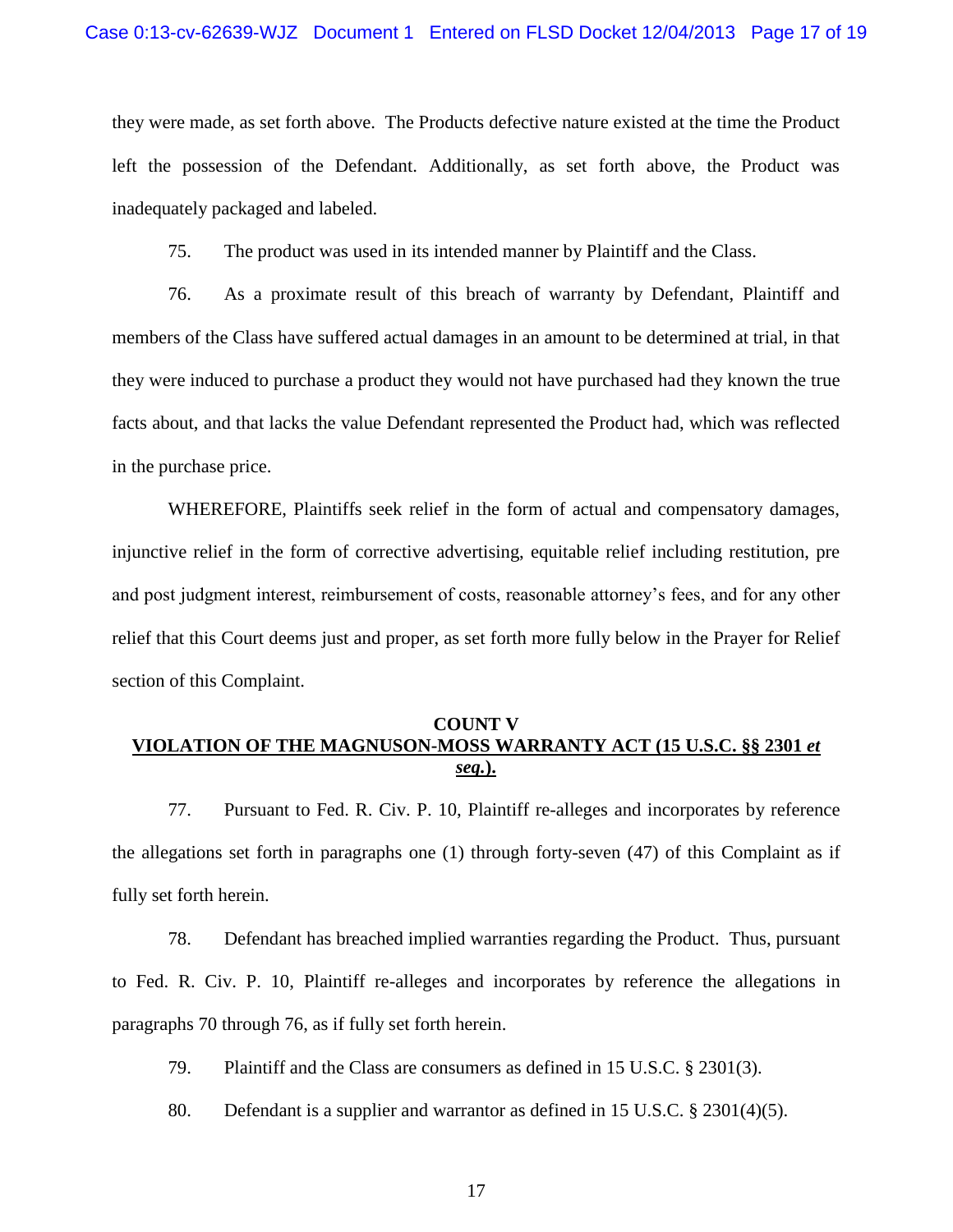81. The Product is a consumer product as defined in 15 U.S.C. § 2301(6).

82. By reason of Defendant's breach of the above implied warranty merchantability, Defendant has violated the statutory rights due to Plaintiff and members of the Class pursuant to the Magnuson-Moss Warranty Act, 15 U.S.C.§§ 2301 *et seq.*, thereby economically damaging Plaintiff and the Class. The Act is intended to increase the enforceability of these warranties.

83. Therefore, Plaintiff and the Class seek all available remedies, damages, and awards under the Magnuson-Moss Warranty act.

WHEREFORE, Plaintiffs seek relief in the form of actual and compensatory damages, injunctive relief in the form of corrective advertising, equitable relief including restitution, pre and post judgment interest, reimbursement of costs, reasonable attorney's fees, and for any other relief that this Court deems just and proper, as set forth more fully below in the Prayer for Relief section of this Complaint.

#### **PRAYER FOR RELIEF**

**WHEREFORE**, Pursuant to Fed. R. Civ. P. 8(a)(3), Plaintiffs pray this Court:

1. Certify this action as a Plaintiff class action, and appointing Plaintiff as class representative with Plaintiff's counsel as Lead Interim Counsel;

2. Award actual and compensatory damages as to all Counts where such relief is permitted;

3. Enjoin Defendant's unlawful conduct found to be in violation of FDUTPA, and order Defendant to engage in a corrective advertising and labeling/disclosure campaign;

4. Award equitable monetary relief, including restitution;

5. Award pre-judgment and post-judgment interest at the legal rate;

6. Award Plaintiff and Class members the costs of this action, including reasonable attorney's fees and expenses; and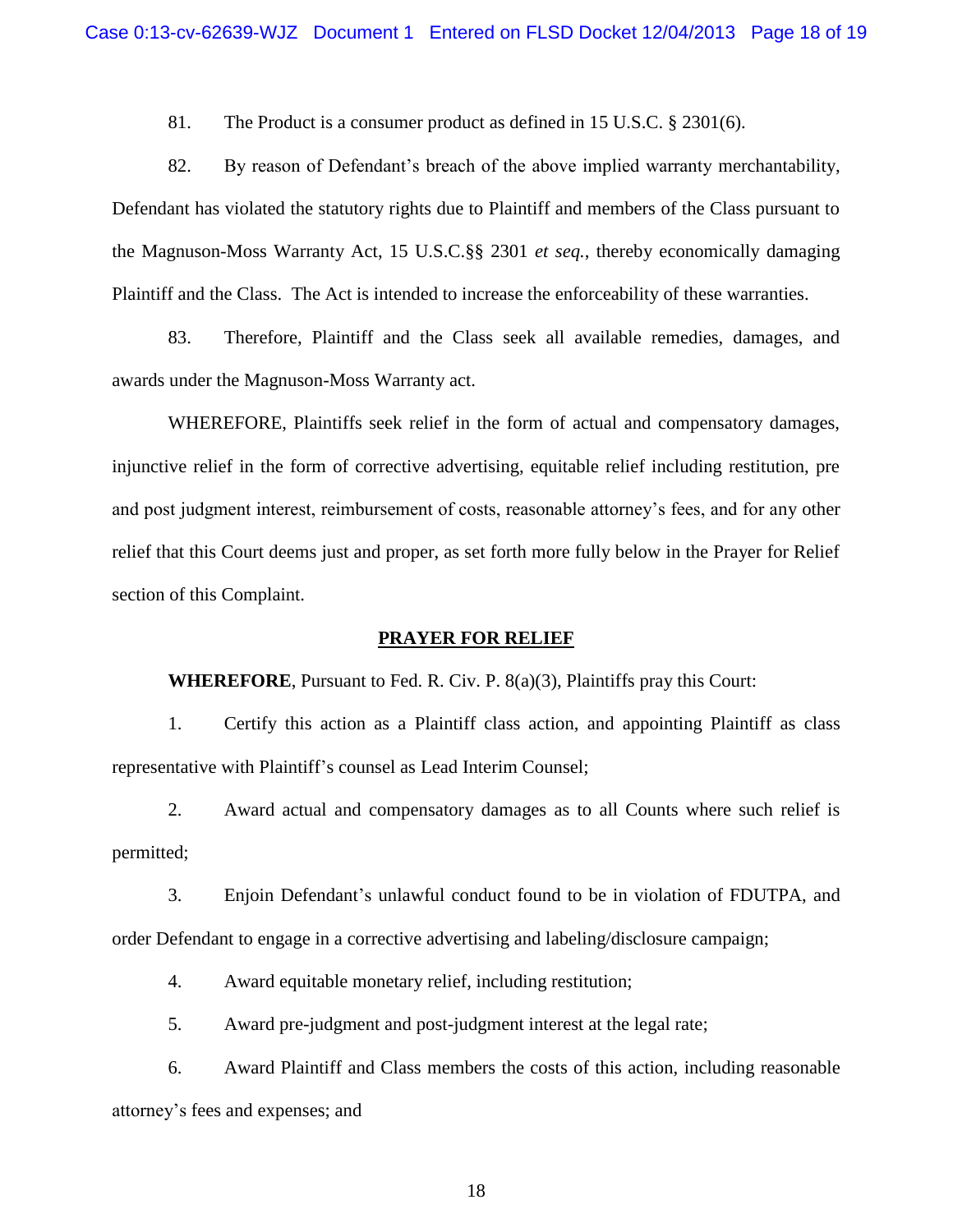7. Award such other and further legal and equitable relief as this Court may deem just and proper.

## **JURY DEMAND**

Plaintiff demands a trial by jury on all issues so triable.

#### **DATED: December 4, 2013**

## **Respectfully Submitted,**

By:

/s/ Joshua H. Eggnatz Joshua H. Eggnatz, Esq. Fla. Bar. No.: 0067926 **THE EGGNATZ LAW FIRM, P.A.** 1920 N. Commerce Parkway, Suite 1 Weston, FL 33326 Tel: (954) 634-4355 Fax: (954) 634-4342 *[JEggnatz@EggnatzLaw.com](mailto:JEggnatz@EggnatzLaw.com)*

Howard W. Rubinstein, Esq. Florida Bar No.: 104108 *howardr@pdq.net* **THE LAW OFFICES OF HOWARD W. RUBINSTEIN, P.A.** 1615 Forum Place, Suite 4C West Palm Beach, FL 33401 (800) 436-6437 (415) 692-6607 (fax)

*Attorneys for Plaintiff and the Proposed Class*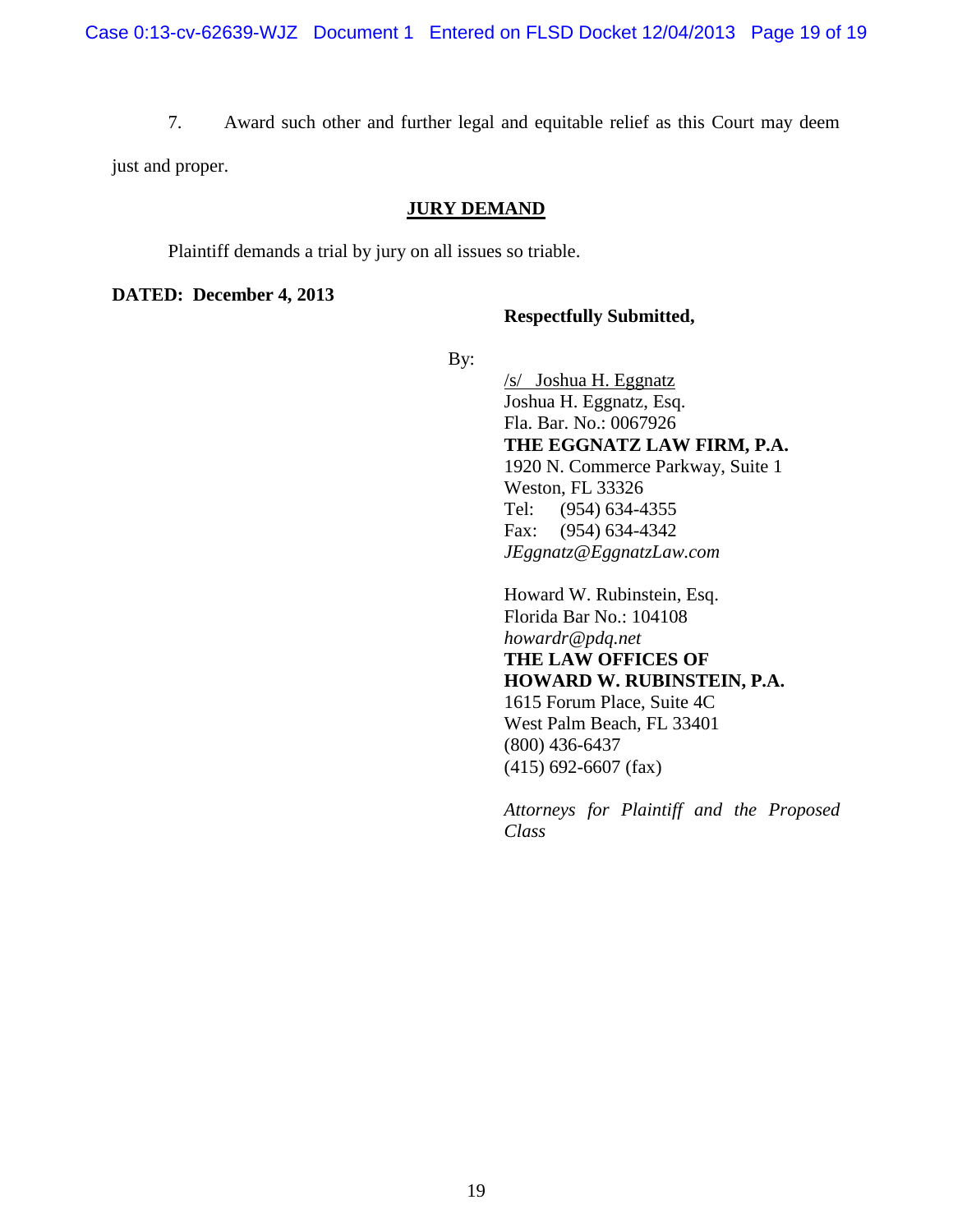# <sub>JS 44 (Rev. 1GgSe 0:13-cv-62639-WJZ Document 1-1 **Entered on EleSSHEOCK**et 12/04/2013 Page 1 of 2</sub>

The JS 44 civil cover sheet and the information contained herein neither replace nor supplement the filing and service of pleadings or other papers as required by law, except as<br>provided by local rules of court. This form,

#### **I. (a) PLAINTIFFS DEFENDANTS**

USPLABS, LLC, a Texas corporation

|                      | County of Residence of First Listed Defendant | Dallas, TX                                      |
|----------------------|-----------------------------------------------|-------------------------------------------------|
|                      | (IN U.S. PLAINTIFF CASES ONLY)                |                                                 |
| NOTE:                | THE TRACT OF LAND INVOLVED.                   | IN LAND CONDEMNATION CASES, USE THE LOCATION OF |
| Attorneys (If Known) |                                               |                                                 |
|                      |                                               |                                                 |

| II. BASIS OF JURISDICTION |                              | (Place an "X" in One Box Only) | (For Diversity Cases Only)                                 | <b>III. CITIZENSHIP OF PRINCIPAL PARTIES</b> (Place an "X" in One Box for Plaintiff)<br>and One Box for Defendant) |                 |            |                                                                            |                 |                |
|---------------------------|------------------------------|--------------------------------|------------------------------------------------------------|--------------------------------------------------------------------------------------------------------------------|-----------------|------------|----------------------------------------------------------------------------|-----------------|----------------|
|                           | U.S. Government<br>Plaintiff | $\Box$ 3                       | <b>Federal Question</b><br>(U.S. Government Not a Party)   | Citizen of This State                                                                                              | <b>PTF</b><br>☑ | <b>DEF</b> | <b>PTF</b><br>Incorporated or Principal Place<br>of Business In This State | DEF<br>$\Box$ 4 | $\Box$ 4       |
|                           | U.S. Government<br>Defendant | <b>74</b>                      | Diversity<br>(Indicate Citizenship of Parties in Item III) | Citizen of Another State                                                                                           |                 |            | Incorporated and Principal Place<br>of Business In Another State           | II 5            | $\mathbb{Z}$ 5 |
|                           |                              |                                |                                                            | Citizen or Subject of a<br>Foreign Country                                                                         |                 |            | Foreign Nation                                                             | $\vert$ 6       | $\Box$ 6       |

| ANTHONY MAZZEO, on behalf of himself and all others similarly                                                                                                                              |                                                                                        |                                                            | USPLABS, LLC, a Texas corporation                                                                                                                                                                         |                                                      |                                                                                |                                                                     |                                                   |                                  |
|--------------------------------------------------------------------------------------------------------------------------------------------------------------------------------------------|----------------------------------------------------------------------------------------|------------------------------------------------------------|-----------------------------------------------------------------------------------------------------------------------------------------------------------------------------------------------------------|------------------------------------------------------|--------------------------------------------------------------------------------|---------------------------------------------------------------------|---------------------------------------------------|----------------------------------|
| situated<br>(b)<br>County of Residence of First Listed Plaintiff                                                                                                                           | Dallas, TX<br>County of Residence of First Listed Defendant                            |                                                            |                                                                                                                                                                                                           |                                                      |                                                                                |                                                                     |                                                   |                                  |
| (EXCEPT IN U.S. PLAINTIFF CASES)                                                                                                                                                           | (IN U.S. PLAINTIFF CASES ONLY)                                                         |                                                            |                                                                                                                                                                                                           |                                                      |                                                                                |                                                                     |                                                   |                                  |
|                                                                                                                                                                                            |                                                                                        |                                                            | NOTE:                                                                                                                                                                                                     |                                                      | IN LAND CONDEMNATION CASES, USE THE LOCATION OF<br>THE TRACT OF LAND INVOLVED. |                                                                     |                                                   |                                  |
| (c) Attorneys (Firm Name, Address, and Telephone Number)                                                                                                                                   |                                                                                        |                                                            | Attorneys (If Known)                                                                                                                                                                                      |                                                      |                                                                                |                                                                     |                                                   |                                  |
| The Eggnatz Law Firm, P.A.                                                                                                                                                                 |                                                                                        |                                                            |                                                                                                                                                                                                           |                                                      |                                                                                |                                                                     |                                                   |                                  |
| 1920 N. Commerce Parkway, Ste. 1, Weston, FL 33326, (954)634-4355                                                                                                                          |                                                                                        |                                                            |                                                                                                                                                                                                           |                                                      |                                                                                |                                                                     |                                                   |                                  |
| (d) Check County Where Action Arose: $\Box$ MIAMI-DADE $\Box$ MONROE $\Box$ BROWARD $\Box$ PALM BEACH $\Box$ MARTIN $\Box$ ST. LUCIE $\Box$ MDIAN RIVER $\Box$ OKEECHOBEE $\Box$ HIGHLANDS |                                                                                        |                                                            |                                                                                                                                                                                                           |                                                      |                                                                                |                                                                     |                                                   |                                  |
| <b>II. BASIS OF JURISDICTION</b>                                                                                                                                                           | (Place an "X" in One Box Only)                                                         |                                                            | <b>III. CITIZENSHIP OF PRINCIPAL PARTIES</b> (Place an "X" in One Box for Plaintiff)<br>(For Diversity Cases Only)                                                                                        |                                                      |                                                                                | and One Box for Defendant)                                          |                                                   |                                  |
| U.S. Government<br>III                                                                                                                                                                     | $\Box$ 3                                                                               | <b>Federal Question</b>                                    |                                                                                                                                                                                                           | <b>DEF</b><br><b>PTF</b>                             | <b>PTF</b>                                                                     |                                                                     | <b>DEF</b>                                        |                                  |
| Plaintiff                                                                                                                                                                                  | (U.S. Government Not a Party)                                                          |                                                            | Citizen of This State                                                                                                                                                                                     | $\mathbf{Z}$ <sup>1</sup><br>$\Box$ 1                | Incorporated or Principal Place<br>of Business In This State                   |                                                                     | $\Box$ 4                                          | $\Box$                           |
| U.S. Government<br>$\Box$ 2<br>Defendant                                                                                                                                                   | $Z^4$                                                                                  | Diversity<br>(Indicate Citizenship of Parties in Item III) | Citizen of Another State                                                                                                                                                                                  | $\Box$ 2<br>$\Box$ 2                                 | Incorporated and Principal Place<br>of Business In Another State               |                                                                     | $\Box$ 5                                          | $\mathbb{Z}$ 5                   |
|                                                                                                                                                                                            |                                                                                        |                                                            | Citizen or Subject of a<br>Foreign Country                                                                                                                                                                | $\Box$ 3                                             | $\Box$ 3 Foreign Nation                                                        |                                                                     | □ 6                                               | $\Box$ 6                         |
| <b>IV. NATURE OF SUIT</b> (Place an "X" in One Box Only)                                                                                                                                   |                                                                                        |                                                            |                                                                                                                                                                                                           |                                                      |                                                                                |                                                                     |                                                   |                                  |
| <b>CONTRACT</b>                                                                                                                                                                            |                                                                                        | <b>TORTS</b>                                               | <b>FORFEITURE/PENALTY</b>                                                                                                                                                                                 |                                                      | <b>BANKRUPTCY</b>                                                              |                                                                     | <b>OTHER STATUTES</b>                             |                                  |
| 110 Insurance<br>$\Box$ 120 Marine                                                                                                                                                         | PERSONAL INJURY<br>310 Airplane                                                        | PERSONAL INJURY<br>$\Box$ 365 Personal Injury -            | 625 Drug Related Seizure<br>of Property 21 USC 881                                                                                                                                                        | 423 Withdrawal                                       | $\Box$ 422 Appeal 28 USC 158                                                   | 375 False Claims Act<br>400 State Reapportionment<br>□              |                                                   |                                  |
| $\Box$ 130 Miller Act                                                                                                                                                                      | 315 Airplane Product                                                                   | <b>Product Liability</b>                                   | $\Box$ 690 Other                                                                                                                                                                                          |                                                      | 28 USC 157                                                                     | 410 Antitrust                                                       |                                                   |                                  |
| $\Box$ 140 Negotiable Instrument<br>$\Box$ 150 Recovery of Overpayment                                                                                                                     | Liability<br>$\Box$ 320 Assault, Libel &                                               | $\Box$ 367 Health Care/<br>Pharmaceutical                  |                                                                                                                                                                                                           |                                                      | <b>PROPERTY RIGHTS</b>                                                         | □<br>430 Banks and Banking<br>◻<br>450 Commerce                     |                                                   |                                  |
| & Enforcement of Judgment<br>151 Medicare Act                                                                                                                                              | Slander<br>$\Box$ 330 Federal Employers'                                               | Personal Injury<br>Product Liability                       |                                                                                                                                                                                                           | $\Box$ 820 Copyrights<br>□ 830 Patent                |                                                                                | 460 Deportation<br>□<br>$\Box$<br>470 Racketeer Influenced and      |                                                   |                                  |
| $\Box$ 152 Recovery of Defaulted                                                                                                                                                           | Liability                                                                              | 368 Asbestos Personal                                      |                                                                                                                                                                                                           | 840 Trademark                                        |                                                                                |                                                                     | <b>Corrupt Organizations</b>                      |                                  |
| <b>Student Loans</b><br>(Excl. Veterans)                                                                                                                                                   | □ 340 Marine<br>□ 345 Marine Product                                                   | <b>Injury Product</b><br>Liability                         | <b>LABOR</b>                                                                                                                                                                                              |                                                      | <b>SOCIAL SECURITY</b>                                                         | 480 Consumer Credit<br>$\overline{\phantom{a}}$<br>490 Cable/Sat TV |                                                   |                                  |
| $\Box$ 153 Recovery of Overpayment                                                                                                                                                         | Liability                                                                              | PERSONAL PROPERTY                                          | 710 Fair Labor Standards                                                                                                                                                                                  | $-861$ HIA (1395ff)                                  |                                                                                | $\Box$ 850 Securities/Commodities/                                  |                                                   |                                  |
| of Veteran's Benefits<br>$\Box$ 160 Stockholders' Suits                                                                                                                                    | $\Box$ 350 Motor Vehicle<br>□ 355 Motor Vehicle                                        | 370 Other Fraud<br>$\Box$ 371 Truth in Lending             | Act<br>$\Box$ 720 Labor/Mgmt. Relations                                                                                                                                                                   | $\Box$ 862 Black Lung (923)                          | $\Box$ 863 DIWC/DIWW (405(g))                                                  | Exchange<br>890 Other Statutory Actions                             |                                                   |                                  |
| $\Box$ 190 Other Contract<br>8 195 Contract Product Liability                                                                                                                              | <b>Product Liability</b><br>360 Other Personal                                         | 380 Other Personal<br><b>Property Damage</b>               | 740 Railway Labor Act<br>751 Family and Medical                                                                                                                                                           | $\Box$ 864 SSID Title XVI<br>$\Box$ 865 RSI (405(g)) |                                                                                | 891 Agricultural Acts<br>□<br>ō<br>893 Environmental Matters        |                                                   |                                  |
| $\Box$ 196 Franchise                                                                                                                                                                       | Injury                                                                                 | 385 Property Damage                                        | Leave Act                                                                                                                                                                                                 |                                                      |                                                                                | □<br>895 Freedom of Information                                     |                                                   |                                  |
|                                                                                                                                                                                            | 362 Personal Injury -<br>Med. Malpractice                                              | Product Liability                                          | $\Box$ 790 Other Labor Litigation<br>$\Box$ 791 Empl. Ret. Inc.                                                                                                                                           |                                                      |                                                                                | Act<br>□ 896 Arbitration                                            |                                                   |                                  |
| <b>REAL PROPERTY</b><br>$\Box$ 210 Land Condemnation                                                                                                                                       | <b>CIVIL RIGHTS</b><br>440 Other Civil Rights                                          | <b>PRISONER PETITIONS</b>                                  | Security Act                                                                                                                                                                                              |                                                      | <b>FEDERAL TAX SUITS</b><br>870 Taxes (U.S. Plaintiff                          | □ 899 Administrative Procedure                                      |                                                   |                                  |
| $\Box$ 220 Foreclosure                                                                                                                                                                     | $\Box$ 441 Voting                                                                      | <b>Habeas Corpus:</b><br>$\Box$ 463 Alien Detainee         |                                                                                                                                                                                                           |                                                      | or Defendant)                                                                  |                                                                     | Act/Review or Appeal of<br><b>Agency Decision</b> |                                  |
| $\Box$ 230 Rent Lease & Ejectment                                                                                                                                                          | $\Box$ 442 Employment                                                                  | 510 Motions to Vacate<br>$\Box$<br>Sentence                |                                                                                                                                                                                                           |                                                      | $\frac{871}{USC}$ TRS—Third Party 26                                           | 950 Constitutionality of State<br><b>Statutes</b>                   |                                                   |                                  |
| $\Box$ 240 Torts to Land                                                                                                                                                                   | 443 Housing/<br>Accommodations                                                         | Other:                                                     |                                                                                                                                                                                                           |                                                      |                                                                                |                                                                     |                                                   |                                  |
| 245 Tort Product Liability<br>$\Box$ 290 All Other Real Property                                                                                                                           | 445 Amer. w/Disabilities -<br>Employment                                               | $\Box$ 530 General<br>535 Death Penalty                    | <b>IMMIGRATION</b><br>462 Naturalization Application                                                                                                                                                      |                                                      |                                                                                |                                                                     |                                                   |                                  |
|                                                                                                                                                                                            | 446 Amer. w/Disabilities                                                               | □<br>540 Mandamus & Other                                  | $\Box$ 465 Other Immigration                                                                                                                                                                              |                                                      |                                                                                |                                                                     |                                                   |                                  |
|                                                                                                                                                                                            | Other<br>$\Box$ 448 Education                                                          | □<br>550 Civil Rights<br>555 Prison Condition<br>ப         | Actions                                                                                                                                                                                                   |                                                      |                                                                                |                                                                     |                                                   |                                  |
|                                                                                                                                                                                            |                                                                                        | 560 Civil Detainee -<br>□<br>Conditions of                 |                                                                                                                                                                                                           |                                                      |                                                                                |                                                                     |                                                   |                                  |
|                                                                                                                                                                                            |                                                                                        | Confinement                                                |                                                                                                                                                                                                           |                                                      |                                                                                | Appeal to                                                           |                                                   |                                  |
| V. ORIGIN<br>Original<br>$\mathbf{V}$ 1<br>$\Box$ 2<br>Proceeding                                                                                                                          | (Place an "X" in One Box Only)<br>3<br>Removed from<br>VI below)<br><b>State Court</b> | Re-filed (See $\Box$ 4 Reinstated or<br>Reopened           | Transferred from $\Box$<br>П<br>5<br>another district<br>(specify)                                                                                                                                        |                                                      | 6 Multidistrict<br>$\overline{1}$<br>Litigation                                | District<br>$\Box$ 8<br>Judge from<br>Magistrate<br>Judgment        |                                                   | Remanded from<br>Appellate Court |
| VI. RELATED/                                                                                                                                                                               |                                                                                        | □YES KNO<br>a) Re-filed Case                               | b) Related Cases $\Box$ YES <b>M</b> NO                                                                                                                                                                   |                                                      |                                                                                |                                                                     |                                                   |                                  |
| <b>RE-FILED CASE(S)</b>                                                                                                                                                                    | (See instructions):<br><b>JUDGE</b>                                                    |                                                            |                                                                                                                                                                                                           |                                                      | DOCKET NUMBER                                                                  |                                                                     |                                                   |                                  |
| VII. CAUSE OF ACTION 28 U.S.C. 1332 (d)(2): Claims for Violations of Florida's Deceptive & Unfair Trade Practices Act, et al.                                                              | LENGTH OF TRIAL via 10                                                                 |                                                            | Cite the U.S. Civil Statute under which you are filing and Write a Brief Statement of Cause (Do not cite jurisdictional statutes unless diversity):<br>days estimated (for both sides to try entire case) |                                                      |                                                                                |                                                                     |                                                   |                                  |
| VIII. REQUESTED IN                                                                                                                                                                         | Ø                                                                                      | CHECK IF THIS IS A CLASS ACTION                            | <b>DEMAND</b> \$<br>5,000,000.00                                                                                                                                                                          |                                                      | CHECK YES only if demanded in complaint:                                       |                                                                     |                                                   |                                  |
| <b>COMPLAINT:</b><br>ABOVE INFORMATION IS TRUE & CORRECT TO THE BEST OF MY KNOWLEDGE                                                                                                       | UNDER F.R.C.P. 23                                                                      |                                                            | SIGNATURE OF ATTORNEY OF RECORD                                                                                                                                                                           |                                                      | <b>JURY DEMAND:</b>                                                            | $\blacksquare$ Yes                                                  | $\square$ No                                      |                                  |
| DATE<br>December 4, 2013                                                                                                                                                                   |                                                                                        |                                                            | Is/ Joshua H. Eqqnatz                                                                                                                                                                                     |                                                      |                                                                                |                                                                     |                                                   |                                  |
| FOR OFFICE USE ONLY                                                                                                                                                                        |                                                                                        |                                                            |                                                                                                                                                                                                           |                                                      |                                                                                |                                                                     |                                                   |                                  |
| RECEIPT # aaaaaaaaaaaaa                                                                                                                                                                    | AMOUNT "aaaaaaaaaaa                                                                    |                                                            | IFP aaaaaaaaaaaaa                                                                                                                                                                                         |                                                      | JUDGE aaaaaaaaaaaaaaaaaaaaaaaaaa"""""MAG JUDGE"aaaaaaaaaaaaaaaaa               |                                                                     |                                                   |                                  |

Save As... **First** Print Reset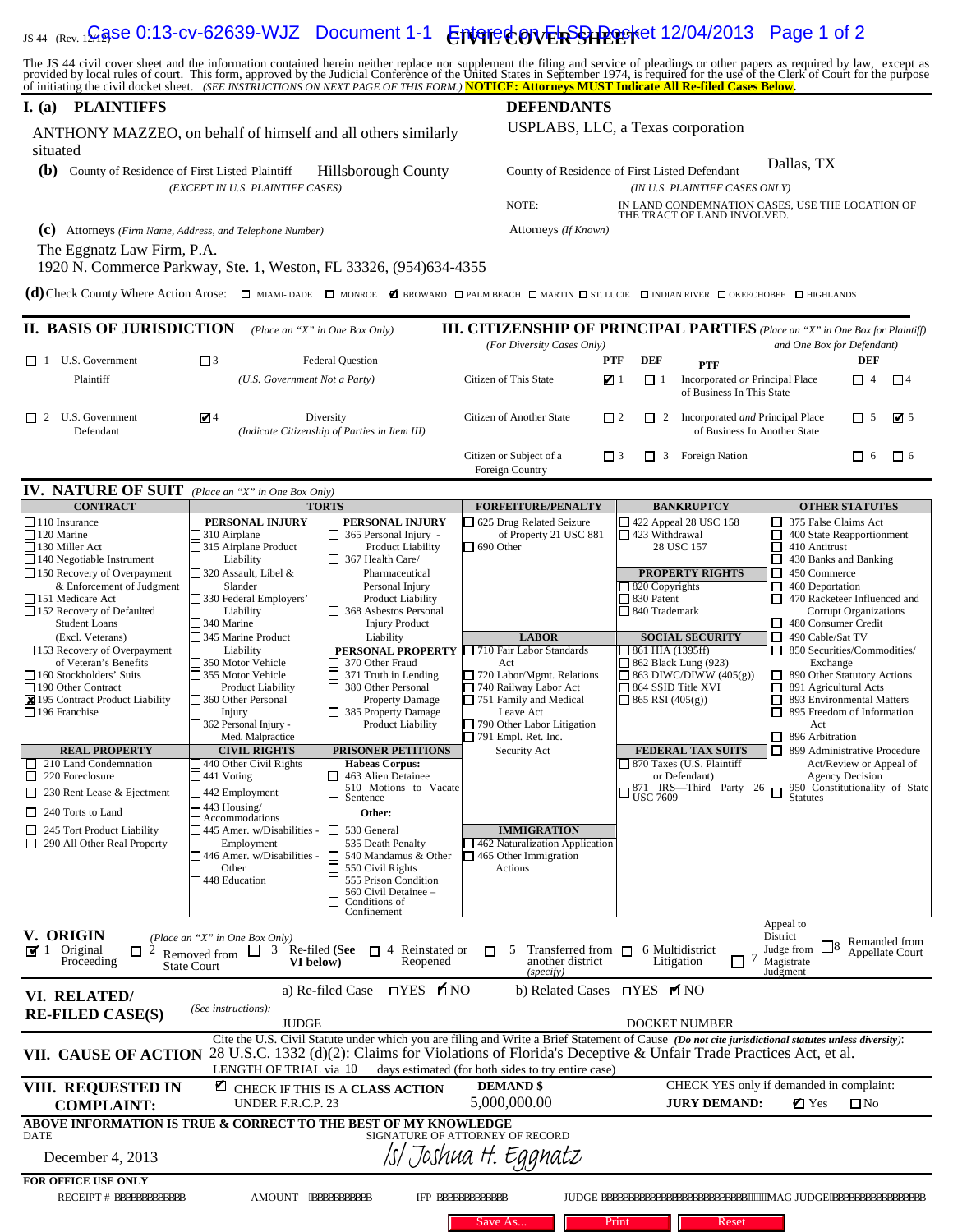JS 44 Reverse (Rev. 12/12)

#### **INSTRUCTIONS FOR ATTORNEYS COMPLETING CIVIL COVER SHEET FORM JS 44**

#### Authority For Civil Cover Sheet

The JS 44 civil cover sheet and the information contained herein neither replaces nor supplements the filings and service of pleading or other papers as required by law, except as provided by local rules of court. This form, approved by the Judicial Conference of the United States in September 1974, is required for the use of the Clerk of Court for the purpose of initiating the civil docket sheet. Consequently, a civil cover sheet is submitted to the Clerk of Court for each civil complaint filed. The attorney filing a case should complete the form as follows:

(a) Plaintiffs-Defendants. Enter names (last, first, middle initial) of plaintiff and defendant. If the plaintiff or defendant is a government agency, use only the full name or standard abbreviations. If the plaintiff or defendant is an official within a government agency, identify first the agency and then the official, giving both name and title.

(b) County of Residence. For each civil case filed, except U.S. plaintiff cases, enter the name of the county where the first listed plaintiff resides at the time of filing. In U.S. plaintiff cases, enter the name of the county in which the first listed defendant resides at the time of filing. (NOTE: In land condemnation cases, the county of residence of the "defendant" is the location of the tract of land involved.)

(c) Attorneys. Enter the firm name, address, telephone number, and attorney of record. If there are several attorneys, list them on an attachment, noting in this section "(see attachment)".

**II. Jurisdiction**. The basis of jurisdiction is set forth under Rule 8(a), F.R.C.P., which requires that jurisdictions be shown in pleadings. Place an "X" in one of the boxes. If there is more than one basis of jurisdiction, precedence is given in the order shown below.

United States plaintiff. (1) Jurisdiction based on 28 U.S.C. 1345 and 1348. Suits by agencies and officers of the United States are included here.

United States defendant. (2) When the plaintiff is suing the United States, its officers or agencies, place an "X" in this box.

Federal question. (3) This refers to suits under 28 U.S.C. 1331, where jurisdiction arises under the Constitution of the United States, an amendment to the Constitution, an act of Congress or a treaty of the United States. In cases where the U.S. is a party, the U.S. plaintiff or defendant code takes precedence, and box 1 or 2 should be marked.

Diversity of citizenship. (4) This refers to suits under 28 U.S.C. 1332, where parties are citizens of different states. When Box 4 is checked, the citizenship of the different parties must be checked. (See Section III below; federal question actions take precedence over diversity cases.)

**III. Residence (citizenship) of Principal Parties.** This section of the JS 44 is to be completed if diversity of citizenship was indicated above. Mark this section for each principal party.

**IV. Nature of Suit**. Place an "X" in the appropriate box. If the nature of suit cannot be determined, be sure the cause of action, in Section VI below, is sufficient to enable the deputy clerk or the statistical clerks in the Administrative Office to determine the nature of suit. If the cause fits more than one nature of suit, select the most definitive.

**V. Origin**. Place an "X" in one of the seven boxes.

Original Proceedings. (1) Cases which originate in the United States district courts.

Removed from State Court. (2) Proceedings initiated in state courts may be removed to the district courts under Title 28 U.S.C., Section 1441. When the petition for removal is granted, check this box.

Refiled (3) Attach copy of Order for Dismissal of Previous case. Also complete VI.

Reinstated or Reopened. (4) Check this box for cases reinstated or reopened in the district court. Use the reopening date as the filing date.

Transferred from Another District. (5) For cases transferred under Title 28 U.S.C. Section 1404(a). Do not use this for within district transfers or multidistrict litigation transfers.

Multidistrict Litigation. (6) Check this box when a multidistrict case is transferred into the district under authority of Title 28 U.S.C. Section 1407. When this box is checked, do not check (5) above.

Appeal to District Judge from Magistrate Judgment. (7) Check this box for an appeal from a magistrate judge's decision.

Remanded from Appellate Court. (8) Check this box if remanded from Appellate Court.

**VI. Related/Refiled Cases**. This section of the JS 44 is used to reference related pending cases or re-filed cases. Insert the docket numbers and the corresponding judges name for such cases.

**VII. Cause of Action**. Report the civil statute directly related to the cause of action and give a brief description of the cause. **Do not cite jurisdictional statutes unless diversity**. Example: U.S. Civil Statute: 47 USC 553 Brief Description: Unauthorized reception of cable service

**VIII. Requested in Complaint**. Class Action. Place an "X" in this box if you are filing a class action under Rule 23, F.R.Cv.P.

Demand. In this space enter the dollar amount (in thousands of dollars) being demanded or indicate other demand such as a preliminary injunction.

Jury Demand. Check the appropriate box to indicate whether or not a jury is being demanded.

**Date and Attorney Signature**. Date and sign the civil cover sheet.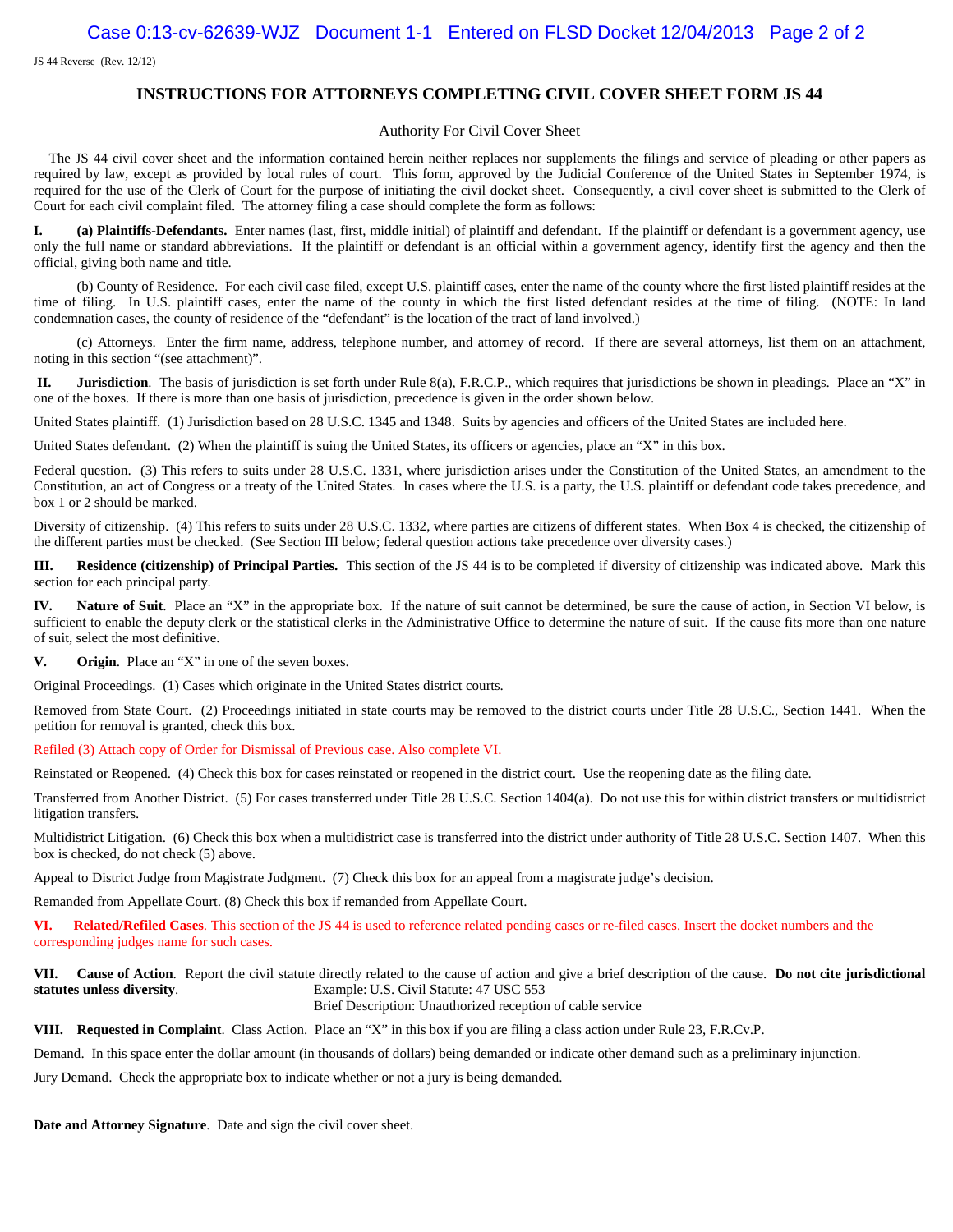Case 0:13-cv-62639-WJZ Document 1-2 Entered on FLSD Docket 12/04/2013 Page 1 of 2

AO 440 (Rev. 12/09) Summons in a Civil Action

# UNITED STATES DISTRICT COURT

for the

Southern District of Florida

) ) ) ) ) ) )

ANTHONY MAZZEO, on behalf of himself and all

*Plaintiff* v. Civil Action No. others similarly situated, USPLABS, LLC, a Texas corporation

*Defendant*

#### **SUMMONS IN A CIVIL ACTION**

To: *(Defendant's name and address)* USPlabs, LLC c/o CT Corporation System 350 North St. Paul Street Ste. 2900 Dallas, TX 75201

A lawsuit has been filed against you.

Within 21 days after service of this summons on you (not counting the day you received it) — or 60 days if you are the United States or a United States agency, or an officer or employee of the United States described in Fed. R. Civ. P. 12 (a)(2) or (3) — you must serve on the plaintiff an answer to the attached complaint or a motion under Rule 12 of the Federal Rules of Civil Procedure. The answer or motion must be served on the plaintiff or plaintiff's attorney, whose name and address are:

Joshua H. Eggnatz (Fla. Bar. No. 0067926) The Eggnatz Law Firm, P.A. 1920 N. Commerce Parkway Ste. 1 Weston, FL 33326

If you fail to respond, judgment by default will be entered against you for the relief demanded in the complaint. You also must file your answer or motion with the court.

*CLERK OF COURT*

Date:

*Signature of Clerk or Deputy Clerk*